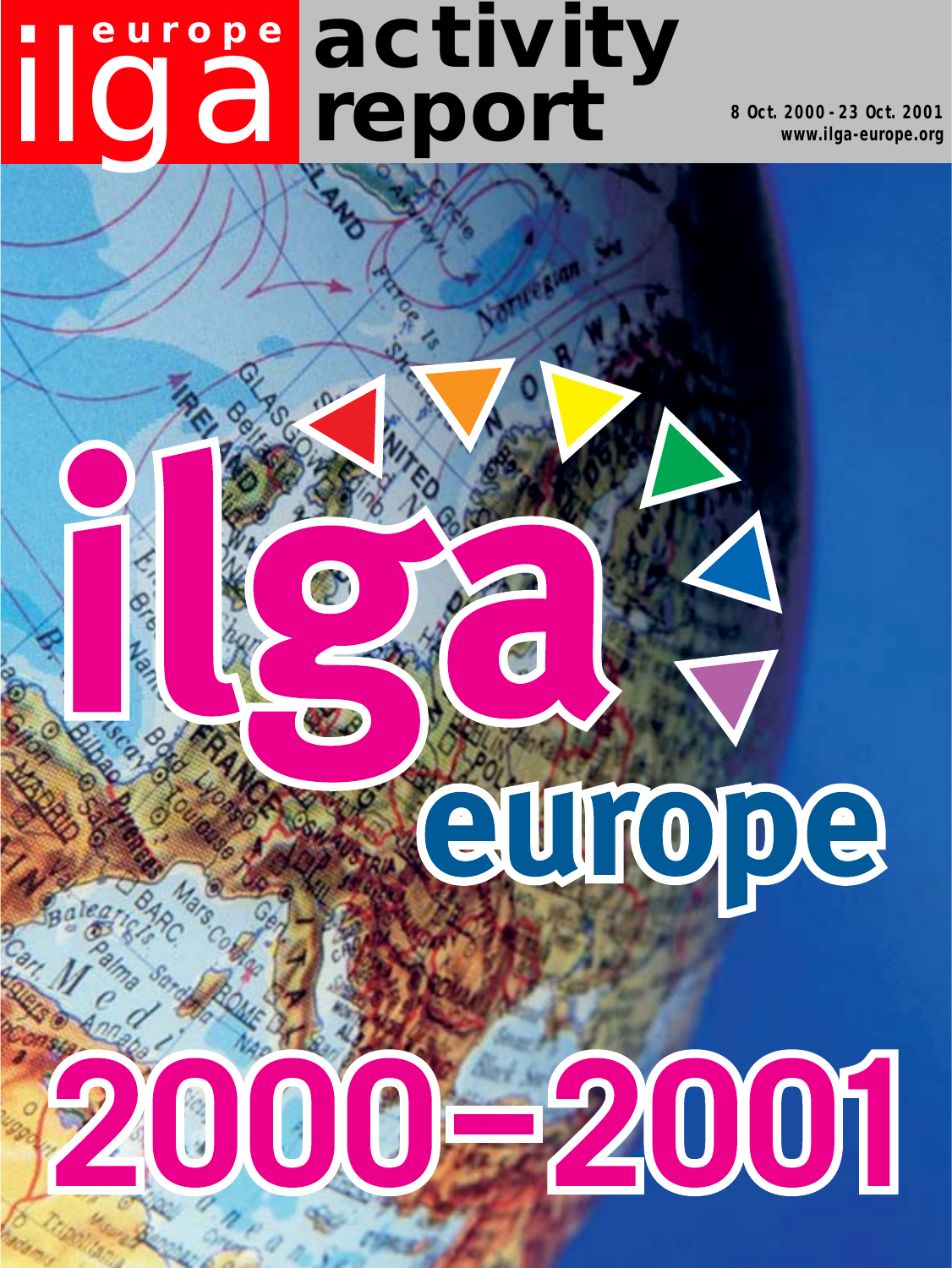

**The European Region of the International Lesbian and Gay Association**

Avenue de Tervueren/ Tervurenlaan 94/1 B-1040 Brussels phone +32 2 732 54 88 fax +32 2 732 51 64 info@ilga-europe.org www.ilga-europe.org

Bank account # 001- 3523388-36 Fortis Bank, Vooruitgangstraat 333/9, B-1030 Brussels SWIFT: GEBABEEB

### **ILGA-Europe Activity Report 2000-2001**

**Editor:** Kurt Krickler

**Contributors:** Nico J. Beger, Tatjana Greif, Pierre Noël, Mette Vadstrup, Nigel Warner.

**Design & Layout:** Christian Högl (www.creativbox.at)

**Printer:** Sofadi, Brussels

**© ILGA-Europe. Reproduction permitted, provided that appropriate reference is made to the source.**

This Annual Report is published with the support of the



European Commission – The European Union against discrimination. The information contained in this publication does not necessarily reflect the position or opinion of the European Commission. It is not liable for any use that may be made of this information.

# THANKS & ACKNOWLEDGEMENTS

We would like to thank everybody who supported the work of the Board over the last twelve months. Without the commitment and donations of many people and the financial and other support of many (member) organisations this work would not have been possible. We cannot mention them all here but special thanks have to go to the following:

- ◗ Steffen Jensen who, as outgoing treasurer, continued to take care of ILGA-Europe's finances and accounts until the end of the calendar year 2000. Together with other activists of the Danish national gay and lesbian association *LBL* he also continued to publish the *Euro-Letter* on behalf of ILGA-Europe, and on top of that remained in charge of our web-site;
- ◗ Mark Bell, Robert Wintemute, Alberto Volpato, Tom Hoemig, Enrique Góngora, Cathal Kelly, Gerhard Grühn, and Monika Wienbeck who have supported us with expertise, volunteer and fundraising work;
- ◗ the *Heinrich-Böll-Stiftung* (Germany), the Open Society Institute (OSI) in Budapest,

*HIVOS* (the Netherlands), *Homosexuelle Selbsthilfe e. V.* (Germany), and the City of Rotterdam for generously funding specific projects and activities of ILGA-Europe;

- ◗ *Homosexuelle Initiative (HOSI) Wien* (Austria), UNISON, the public sector union in the United Kingdom, and *Federatie Werkgroepen Homoseksualiteit* (Belgium) for substantial financial contributions to our work;
- ◗ the European Commission for granting us core funding and its anti-discrimination unit for the good co-operation;
- ◗ MEPs Michael Cashman, Joke Swiebel, Patsy Sörensen, Lousewies van der Laan, and Baroness Sarah Ludford for their commitment to support LGBT issues in the European Parliament;
- ◗ and last but not least to Claudia Roth, former MEP and now chair-person of the German Green Party, who has been a long-term friend of ILGA and came to the opening party of our new office to coin its new name: "LGBT embassy in Brussels".

C. Organization for Security and

# TABLE OF CONTENTS

| Thanks and acknowledgements                      | 2  |  |
|--------------------------------------------------|----|--|
| Introduction                                     | 3  |  |
| A. European Union                                | 4  |  |
| 1. Article 13 anti-discrimination<br>initiatives | 4  |  |
| 2. EU Charter of Fundamental Rights              | 5  |  |
| 3. Asylum and immigration                        | 6  |  |
| 4. EU enlargement                                | 7  |  |
| 5. Human rights in member states                 | 8  |  |
| 6. The EU and third country<br>human rights      | 9  |  |
| 7. Other EU programmes                           | 10 |  |
| 8. Civil and social dialogues                    | 11 |  |
| 9. Mainstreaming of LGBT issues                  | 11 |  |
| Other EU activities                              |    |  |
| <b>B.</b> Council of Europe                      | 12 |  |

| Co-operation in Europe (OSCE)                                                                                             | 13 |
|---------------------------------------------------------------------------------------------------------------------------|----|
| D. Programme of activities in<br>support of LGBT human rights<br>organisations in Central, Eastern<br>and Southern Europe | 14 |
| E. Actions to counter human rights<br>abuses against LGBT and HIV+<br>people in Europe                                    | 14 |
| F. HIV/AIDS prevention                                                                                                    | 15 |
| G. Transgender issues                                                                                                     | 15 |
| H. Development of ILGA-Europe                                                                                             | 16 |
| I. Other activities                                                                                                       | 16 |
| J. Board membership, meetings<br>and board officers                                                                       | 17 |
| K. Financial Report 2000                                                                                                  | 18 |
| L. Calendar of meetings &<br>travels 2000-2001                                                                            | 19 |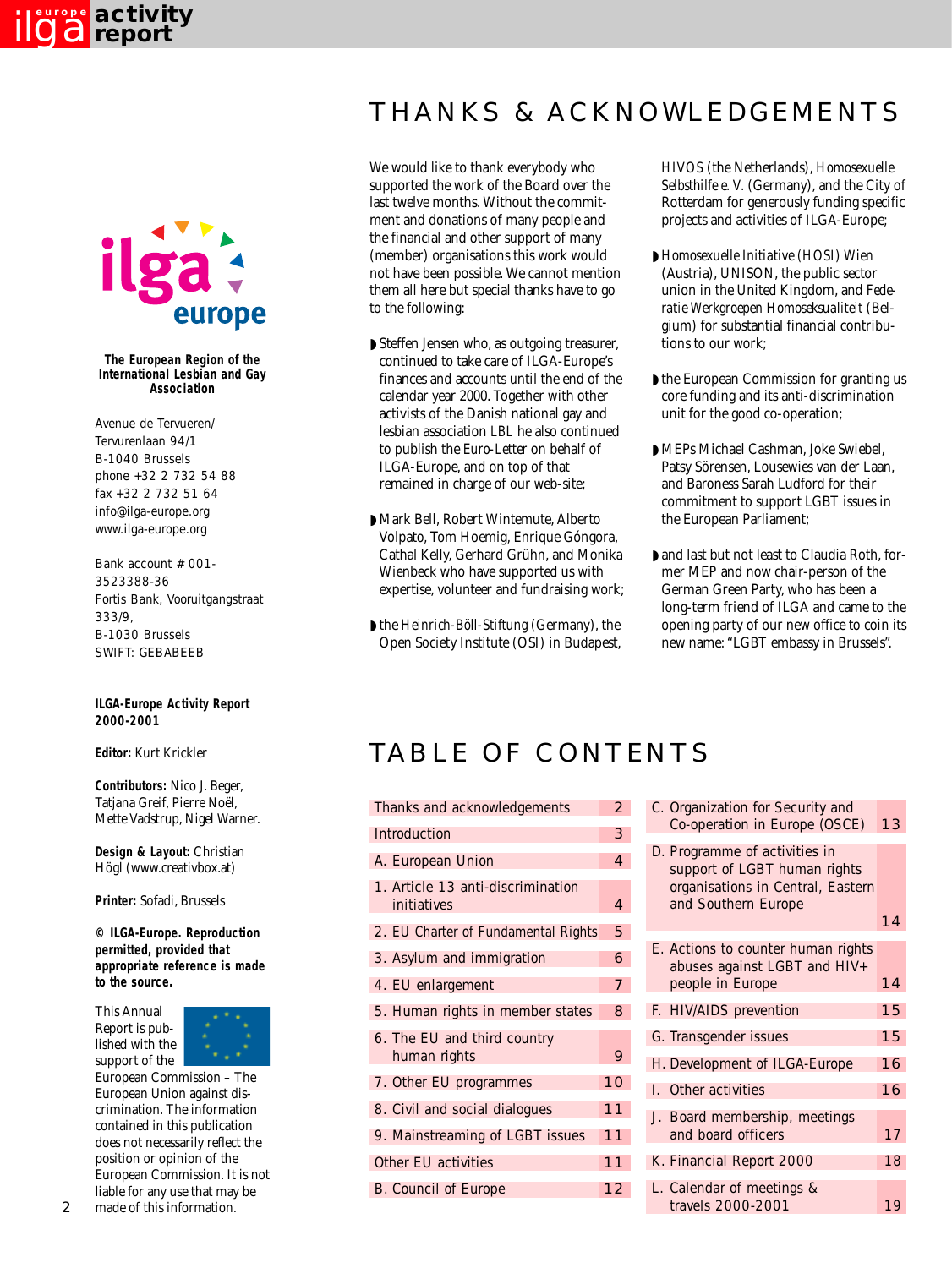# INTRODUCTION

Since its foundation in December 1996, ILGA-Europe has produced annual activity reports of its executive board for the periods between two consecutive annual conferences – which since are held in October each year. The period between two annual conferences is also the period for which the annual conference adopts the Work Programme of ILGA-Europe.

With this report, however, we alter its format in two ways. There is the obvious outward appearance: thanks to EU funding we are able to have a proper layout and design and to print the report instead of just photocopying typed pages. Additionally, we have altered the way of reporting. In order to make it easier to relate the reported activities to the Work Programme 2000- 2001, we have included the various items and paragraphs from the Work Programme, as adopted last year in Bucharest, in the corresponding sections of this report.



**Employees Mette Vadstrup and Olivier Collet in the new office**

Background information on the various activities and the developments leading up to the current situations can be found in the previous annual board reports, which are all available at our web-site, and in the two issues of our new *ILGA-Europe Newsletter,* that have been published so far, and of course the monthly *Euro-Letter,* which has continued to be published, on behalf of ILGA-Europe, by the international section of the Danish national gay and lesbian association *LBL (Landsforeningen for bøsser og lesbiske).*

On the following pages you will thus find a detailed report on the manifold activities of ILGA-Europe. In summary we can say without exaggeration that the activity period 2000-2001 was the most successful so far in the history of ILGA-Europe.

One of the most significant factors that has made this possible is the core funding ILGA-Europe has been receiving from the European Commission as from 1 December 2000. We were able to employ two people, Mette Vadstrup as full-time information officer, and Olivier Collet, as half-time administration officer, from February 2001 and to rent office space in Brussels as of 15 February 2001. This certainly has made a big difference.

We can also report that ILGA-Europe is – finally – registered as an international nonprofit non-governmental organisation under Belgian law as of 10 August 2001. The last thing to do in this context is to have the registration and necessary documentation published in the official journal of Belgium, the *Moniteur belge,* which is under way.

### **Perspectives**

The Board has only recently found the time to consider the larger future direction of ILGA-Europe. With the office now up and in operation we are able to consider what future possibilities could open up to us and how the work can be best managed. So far four broad areas of work have been identi-

fied as cornerstones for the future development of ILGA-Europe:

1. A continuation of our focus on non-geographical LGBT issues, such as increasingly taking into consideration the need for projects in the field of sexual orientation/gender identity and racism, ageism or disability discrimination in LGBT communities as well as taking into consideration specific cultural needs of certain LGBT groups;

2. A continuous focus on skill building and development work in non-EU countries. This area of work needs specific fundraising activities beyond our core funding that is restricted to EU work. ILGA-Europe will remain strongly committed to not letting EU funding regulations restrict the geographical area of work for ILGA-Europe. The past year has already included a clear focus on this area;

3. Focusing more on the issues of family and youth which still present the biggest stumbling block to LGBT equality in Europe. Here ILGA-Europe aims to become an information and resource place for this crucial debate;

4. Defining the needs and issues of transgender communities in Europe and consequently increasing ILGA-Europe's own skills in arguing against gender identity discrimination and making the T in LGBT a visible and strong tenet of our work.

The immediate task to establish our work in the direction of those four cornerstones will involve a closer study of realisation options. Primarily this means an assessment of tasks and human resources in and around the board as well as in the office with the aim to develop a long-term perspective of our human resource and funding needs. The board will seek to stabilise funding from other sources outside the EU Commission to assure our broad focus of work can continuously be developed.

> THE EXECUTIVE BOARD OF ILGA-EUROPE Brussels, October 2001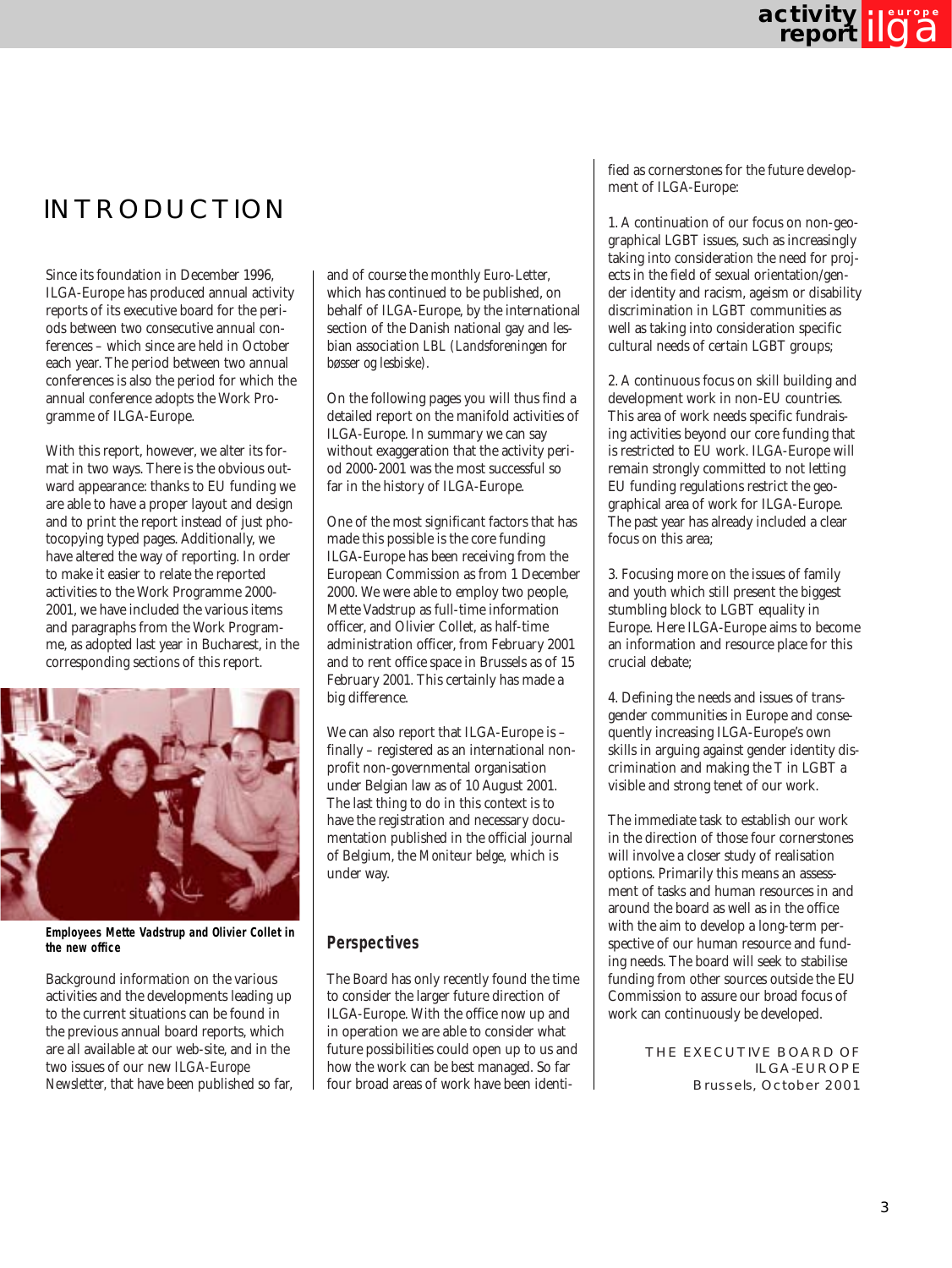# ilga**europe activity report**

# A. EUROPEAN UNION

# **1. Article 13 anti-discrimination initiatives**

On 17 October 2000 the Employment and Social Affairs Ministers Council in Luxembourg agreed the first two measures based on Article 13 EC (Treaty of Amsterdam) that also deal with sexual orientation:

- ◗ Council Directive 2000/78/EC establishing a general framework for equal treatment in employment and occupation, and
- ◗ Council Decision 2000/750/EC establishing a Community action programme to combat discrimination (2001 to 2006).

ILGA-Europe welcomed these achievements in a media release on 24 October (see *Euro-Letter* # 83, October 2000). The formal legal adoption of the two measures was then done by the European Council on 27 November 2000. On 2 December, both the Directive and the Decision were published in the Official Journal of the European Communities (L 303, p. 16 and p. 23 respectively).

This is indeed a historic development. It means nothing less than that 15 member states and 13 accession countries will have to introduce, by December 2003, anti-discrimination legislation at national level prohibiting, inter alia, discrimination on the grounds of sexual orientation in employment and occupation. ILGA-Europe publicised this landmark achievement through its channels.

Working together, mobilising and motivating its member organisations both in the EU member states and the accession countries to make the best possible use of this unique opportunity was also a main issue at the first meeting of the ILGA-Europe EU national co-ordination network that took place in Brussels, 14-15 July 2001 (see box below). As a follow-up to the network meeting, a "guide" for implementing the framework directive was produced and sent to member organisations in these 28 countries in early October 2001.

Likewise it was one of ILGA-Europe's main tasks in 2001 to closely follow the developments concerning the Community action programme and to reach out to its constituency with up-dated information, in particular with regard to the launch of the programme and first calls for proposals, and to explain the rather complicated format of the programme and these first calls. Information was disseminated by e-mail and posted on the web-site. It was also published in the *Euro-Letter* (# 88, May 2001) and the first issues of the *ILGA-Europe Newsletter* in May and August 2001.

In order to gain first-hand information, we had attended the European Commission's information meeting on the implementation of the programme in Brussels on 26 March. The action programme was also a prominent item of discussion at the biannual meetings between the Commission and the Platform of European Social NGOs on 7 November 2000 and 27 February 2001.

### ILGA-Europe EU national co-ordination network

ILGA-Europe's activity programme agreed in its funding contract with the European Commission provides for communication and co-operation with nationally organised member organisations. It is our task to reach out to our member organisations in the EU member states and inform them about relevant developments at EU level, and ILGA-Europe needs the input from its members about developments at the national level relevant in the European context. ILGA-Europe will also channel information on LGBT issues from its members to the Commission and, therefore, needs to consult its member organisations with regard to formulating demands and policies.

Moreover, co-ordinated lobbying both at the national level in all member states and at EU level is a crucial precondition to achieve progress

in our struggle for equality and our fight against discrimination. Most things decided in Brussels need to be agreed by national governments, and have to be implemented by national governments. Therefore, lobbying at national level is as important as at EU level.

A great deal of the work ILGA-Europe is doing is to represent the LGBT perspective in the legislative process in the European institutions. In order to benefit even more from this work, the national associations need to be closely informed about ILGA-Europe's activities and become involved and carry the pressure on to the implementing phase at national level. The national associations and networks have always been an important source and inspiration for the activities of ILGA-Europe, and by combining and co-ordinating efforts, this will lead to more efficient work and benefits for the European



**The first network meeting took place on 14 and15 July 2001**

LGBT movement as a whole. For this purpose, ILGA-Europe has established an "EU national co-ordination network" made up of representatives of nationally organised member organisations in each of the 15 member states. We approached organisations and individuals with whom we already have had good co-operation and working relations in the past, who have shown interest in European Union matters and commitment and ability to

dedicate time and resources to deal with European issues at national level, and who play a key role in their country, having "access" to their government. ILGA-Europe has budgeted annual meetings of this new network in its core funding applications to the Commission.

The first meeting of the network also received funding from the *Heinrich-Böll-Stiftung* in Berlin.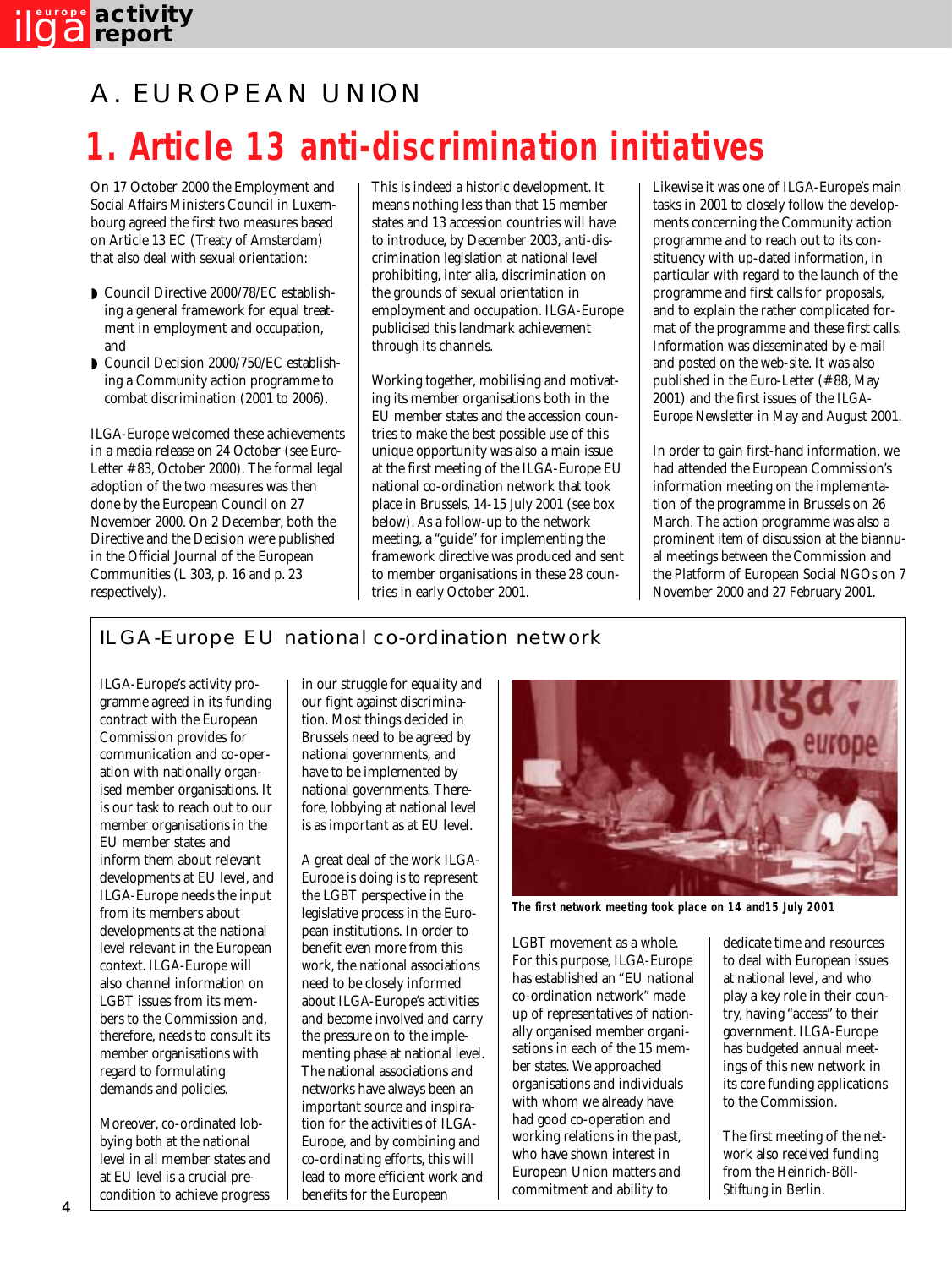ILGA-Europe expects to continue receiving core funding under this programme. Thus, we have also had regular contacts with Commission officials discussing the core funding possibility, and we will also attend the European conference on the Community action programme to be organised by the Commission in Brussels on 18-19 October 2001.

At the November 2000 biannual meeting we explicitly asked whether the Commission intended to come forward with additional proposals for Directives prohibiting discrimination, inter alia on sexual orientation, in other areas of Community competence, such as the provision of and the access to goods and services. Odile Quintin, directorgeneral of DG Employment, declared resolutely that the Commission would not reopen the debate on further Article 13 measures in the immediate future, although the European Year on Disability in 2003 could create potential for further advances.

A similar question posed by ILGA-Europe representative Nigel Warner to Commis-

### **Work programme 2000/2001**

### Article 13 anti-discrimination initiatives

**Maximise the benefits of the Article 13 anti-discrimination provisions by:** 

◗ **Continuing to work for the implementation of the proposed general framework directive for equal treatment in employment and occupation and of the proposed Anti-discrimination Action Programme. Once the latter is approved by EU, inform**

sioner Anna Diamantopoulou on the occasion of the EP hearing on EU enlargement from a gay perspective on 28 June (see below under item A.4) received a similar answer. Therefore, it is unfortunately unlikely that new legislative measures to fight sexual orientation discrimination will be prepared by the Commission in the next

**member organisations of relevant Calls for Proposals.**

◗ **Working for the development of a proposal by the Commission for a directive covering discrimination in areas other than employment (within the limits of the powers of the Community), e. g. education, access to and supply of goods and services, healthcare, housing and**

**social protection (to cover, inter alia, sexual orientation discrimination).**

◗ **Discussing future proposals for directives or other initiatives at an early stage with the Commission, advising on the best way to meet the needs of the LGBT community and to reflect the principles of Article 13.**

We also attended the regular meetings of the anti-discrimination working group of the Platform of European Social NGOs (see below under A.8) and the one organised more informally by the European Network against Racism (ENAR) where further joint advocacy activities and opportunities to formulate common demands were discussed.

# **2. EU Charter of Fundamental Rights**

few years.

Only a week after the ILGA-Europe annual conference in Bucharest, the Convention tasked to draft the EU Charter of Fundamental Rights completed its work and presented a draft to the European Council in Biarritz. The Charter was finally adopted and solemnly signed at the Nice summit in December 2000 but was not incorporated into the Treaties and, therefore, is not legally binding. "Sexual orientation" was retained in the draft. Article 21, paragraph 1 of the adopted Charter reads as follows:

*Any discrimination based on any ground such as sex, race, colour, ethnic or social origin, genetic features, language, religion or belief, political or other opinion, membership of a national minority, property, birth, disability, age or sexual orientation shall be prohibited.*

ILGA-Europe continued to participate in the joint Charter campaign of the Platform of European Social NGOs and the European Trade Union Confederation (ETUC) which, for example, was highlighted again at the *Meeting of Civil Society for a Europe of Democracy and Solidarity,* co-organised by the Platform in conjunction with the summit in Nice. The main objectives of this campaign are to make the Charter legally binding and to strengthen the social rights

guaranteed by it. We have also given our input and contributed to the Platform/ ETUC commentary on the Charter which is being prepared for publication in due course before the Laeken summit in December 2001. The commentary will also include proposals for improving the text of the Charter. ILGA-Europe also attended the biannual meeting between the Platform and ETUC on 9 March where this joint campaign was the main agenda item.

### **Work programme 2000/2001**

### EU Charter of Fundamental Rights

◗ **Monitor drafting process to ensure that the anti-discrimination article continues to include "sexual orientation";**

**if any proposal to delete these words, mount large scale campaign for their retention.**

◗ **Continue to participate in the Social Platform/ETUC Charter campaign.**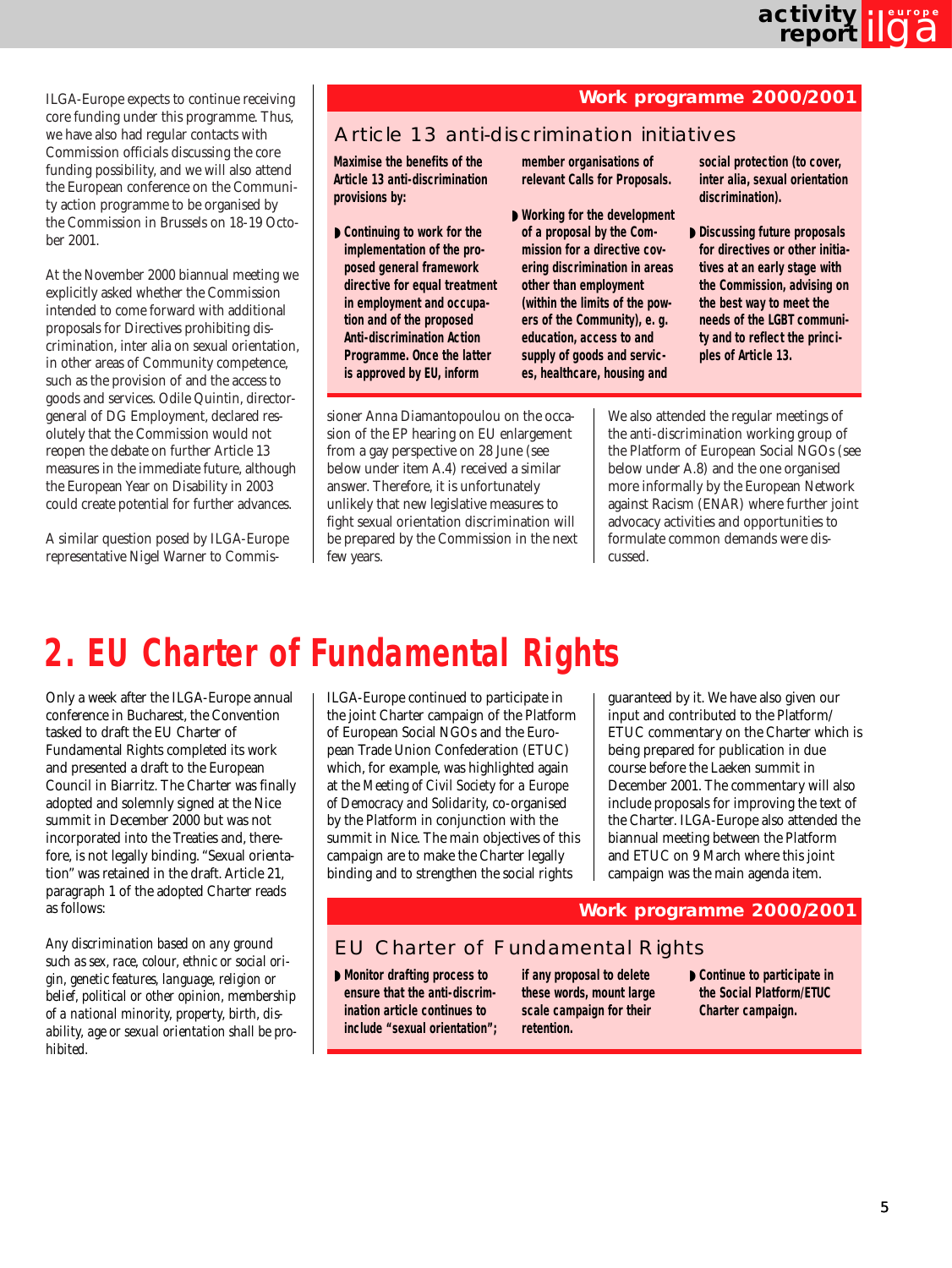# **3. Asylum and immigration**

In the 1997 Treaty of Amsterdam the European Union embarked upon a plan to establish common rules covering asylum and immigration by 2004 (articles 61-69 EC Treaty). This project is also referred to as the "establishment of the European area of freedom, security and justice (AFSJ)".

The Commission is in the process of issuing a series of draft Directives covering the whole range of asylum and immigration subject matters. We have been monitoring these developments closely. After publication of each draft Directive, we have commissioned an expert in this field, Mark Bell, lecturer at Leicester University, to draft a position paper analysing the proposal from the perspective of LGBT people, and making recommendations for amendments as appropriate.

Over the year, there were so many issues of concern that we finally also asked for a meeting with a representative of Commissioner António Vitorino, who as Commissioner for Justice and Home Affairs, is responsible for these areas.

The meeting took place on 16 July 2001, with Jackie Lewis, Kurt Krickler, Nigel Warner and Mette Vadstrup representing ILGA-Europe, and Mr Joaquim Pedro Nunes de Almeida representing Mr Vitorino. The following proposals were discussed:

◗ **Proposal for a Council Directive on the right to family reunification:** this applies mainly to third country nationals (i. e. non-EU nationals) residing in a member state lawfully for at least one year. The Commission's original proposal (COM(1999) 638) was for these people to be joined in the European Union by their "spouse, or an unmarried partner living in a durable relationship with the applicant, if the legislation of the member state concerned treats the situation of unmarried couples as corresponding to that of married couples". We had proposed that this be strengthened to allow any "spouse or unmarried partner living in a durable relationship with the applicant" to be joined by their partner, whatever the legislation of the member state. ILGA-Europe's position paper on this proposal had been sent to Commissioner Vitorino in May 2001 (the paper was also published in *Euro-Letter* # 89, June 2001). Mr Nunes de Almeida advised that, in the current negotiations between the member states, even the Commission's proposal was meeting with significant opposition on the basis that there are difficulties in establishing whether an unmarried relationship was genuine.\* It was likely that the whole issue of the recognition of unmarried couples would be left to individual member states, and therefore would not be subject to harmonisation. We argued that at the very least unmarried couples in registered partnerships should be treated on the same basis as married couples.

◗ **Approximation of rules on recognition and content of refugee status:** a draft Directive on this area is being worked on by the Commission, and is due to be published later this year. ILGA-Europe's objective is to ensure that any common definition of "refugee" explicitly includes people persecuted on the grounds of their sexual orientation or gender identity. Mr Nunes de Almeida assured us that the Commission's draft definition does include sexual orientation, and may also include gender identity. This is an excellent start, although a Europe wide campaign will be necessary to ensure that the Commission's definition is retained, and that the Directive itself is approved by the member states.

We also handed over our position paper on the **proposal for a Council Directive on minimum standards on procedures in Member States for granting and withdrawing refugee status** (COM(2000) 578).

### **Work programme 2000/2001**

**cies developed by the European Union recognise fully the residence rights of same-sex couples and their**

◗ **Work for implementation of the Commission's proposed amendment to Regulation**

**children.**

### Asylum and immigration

- ◗ **Work to ensure the inclusion of persecution on grounds of sexual orientation in any definition of refugee status adopted by the European Union.**
- ◗ **Work to ensure that any common immigration poli-**

**1612/68 (free movement of persons).**

◗ **Work for implementation of the proposal for a Council directive on the right to family reunification for third country nationals.**

Additionally, ILGA-Europe prepared a position paper on the **proposal for a Council Directive laying down minimum standards on the reception of applicants for asylum in Member States** (COM(2001) 181).

◗ **Proposal for a European Parliament and Council Directive on the right of citizens of the Union and their family members to move and reside freely within the territory of the Member States:** this crucial proposal (COM(2001) 257) published by the Commission in May 2001, covers the whole question of the free movement of EU citizens within the Union. It therefore raises the question of the "family reunion" of same-sex couples, where one moves to another member state and wishes to be accompanied by her/his partner. The draft Directive uses a formulation similar to that of the draft Directive on family reunion (described above). Mr Nunes de Almeida felt that there was more possibility here than in the case of family reunion for third country nationals, with member states less concerned about movement within the Union, than with movement from outside the Union.

ILGA-Europe's position paper and recommendations, arguing for extensive rights of movement for same-sex couples, was published in October 2001. All the position papers mentioned above are, of course, available at our web-site.

In the context of these proposals, ILGA-Europe is also lobbying the European Parliament which is preparing reports and resolutions on each of the proposals either under the consultation or the co-decision procedure. We participated in the European Parliament hearing *The situation of Fundamental Rights in the European Union and the establishment of the European area of freedom, security and justice* which was organised by the Committee on Citizens' Freedoms and Rights, Justice and Home Affairs in Brussels on 21 March, and distributed a 15-page written contribution.

ILGA-Europe representatives also attended the European Commission Stagiaire Committee's conference *Towards an EU Asylum Policy?* held in Brussels on 21 February.

<sup>\*</sup> Following consultation with the European Parliament, the Economic and Social Committee and the Committee of the Regions, the Commission amended the original proposal on 10 October 2000; the document number of the current proposal is COM(2000) 624.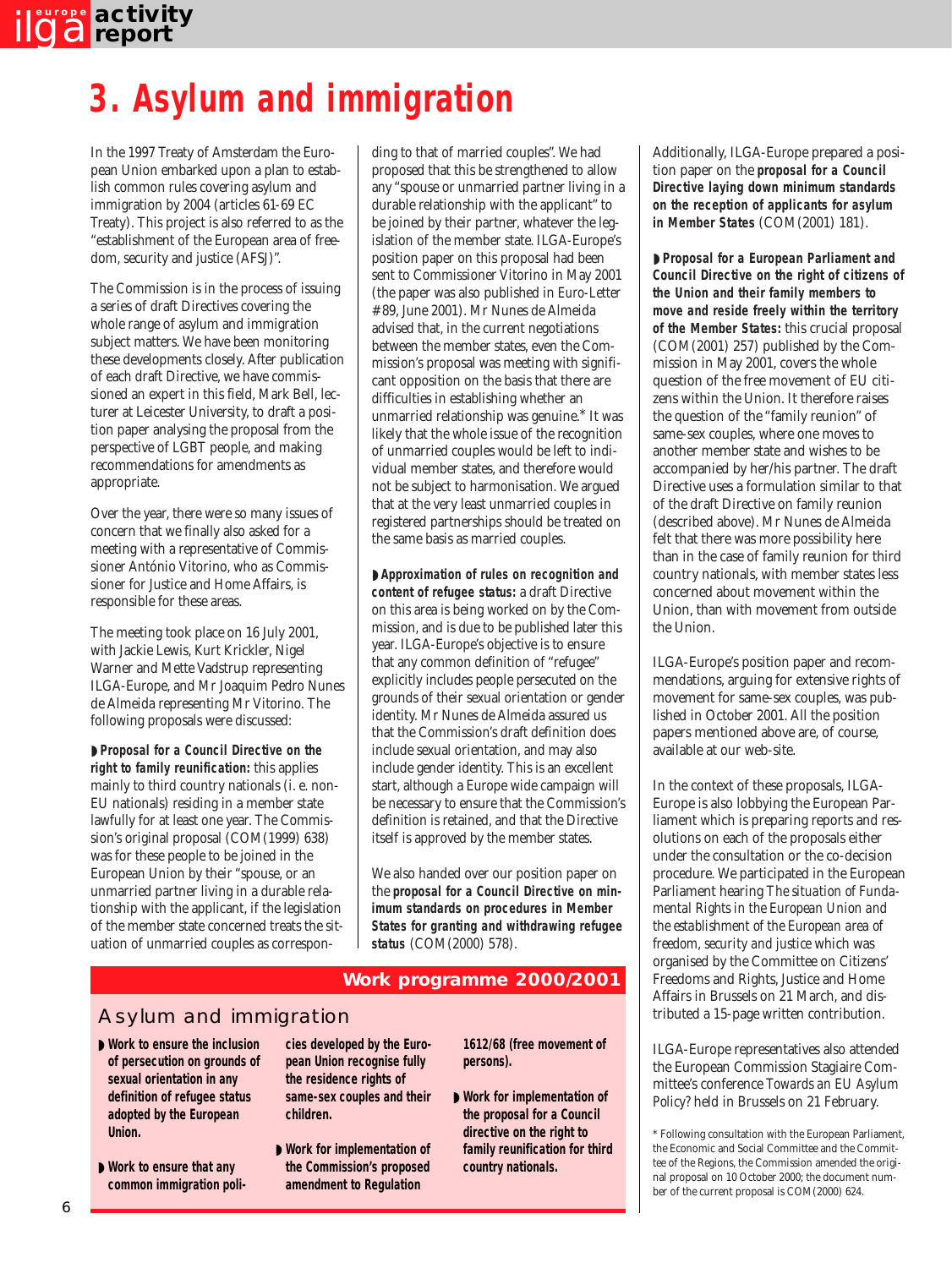# **4. EU enlargement**

Enlargement of the European Union presents important opportunities for combating sexual orientation discrimination in the accession countries. Candidates for membership of the European Union are required:

- ◗ To implement existing EU laws (which include protection from sexual orientation discrimination in the field of employment under the terms of the framework Directive, see item A.1 above)
- ◗ To respect the principles of "liberty, democracy, respect for human rights and fundamental freedoms, and the rule of law".

ILGA-Europe has sought to make the most of these opportunities by providing evidence of the extent to which laws and practices in the accession countries fail to meet these criteria to the relevant EU institutions, namely the European Parliament, European Commission and the Presidency. In so doing, ILGA-Europe has two main objectives:

- (i) The repeal of discriminatory criminal laws in those countries where these still remain, namely Bulgaria, Cyprus, Hungary, Romania. Two other countries, Estonia and Lithuania, have recently repealed such laws, giving clear evidence of the influence of the accession process;
- (ii) Demonstrating the extent to which other forms of discrimination remain endemic in the accession countries, with a view to intensifying public debate, and persuading national governments to implement anti-discrimination measures.

The evidence presented by ILGA-Europe and its member organisations is the fruit of two projects: the first resulted in the publication in March 2001 of a report entitled "Equality for Lesbians and Gay Men: A Relevant Issue in the EU Accession Process". This surveys the situation of the LGBT community in each of the accession countries.

The second involved researching and reporting on the extent of discrimination in four accession countries, Hungary, Poland, Romania and Slovenia. The detailed research was carried out by ILGA member organisations *Háttér Baráti Tár-* *saság a Melegekért in* Budapest, *Lambda Warszawa* in Warsaw, *ACCEPT* in Bucharest, and *SKUC-LL* in Ljubljana, and co-ordinated by ILGA-Europe. Both projects were financed by the Open Society Institute (OSI) in Budapest.

The findings of these projects have been communicated to the relevant Directorates of the European Commission, to the Presidency, to the European Parliament rapporteurs on the individual accession countries, and to the chair-persons of the specific EU*- [Accession Country]* Joint Parliamentary Committees. They also made a significant contribution to a one-day hearing in the European Parliament on 28 June, entitled *EU Enlargement: A Gay Perspective,* organised by the EP Intergroup on Gay and Lesbian Rights, led by MEPs Joke Swiebel, Michael Cashman and Patsy Sörensen. ILGA-Europe board members Tatjana Greif and Adrian Coman took part in the hearing as panelists. Important figures from the EU institutions contributed to the hearing, including the EU Commissioner on Equality, Ms Anna Diamantopoulou, who explicitly thanked ILGA-Europe for all the information collected, Ms Petra Erler, a member of the cabinet of the Enlargement Commissioner, and the European Parliament rapporteurs for Slovenia and Romania, Demetrio Volcic (Italy) and Baroness Emma Nicholson (UK). The afternoon session involved a "roundtable" discussion with LGBT representatives from all accession countries, including Cyprus and Malta, commenting on the situation in their countries.

The hearing was preceded by a press conference in the Parliament on 27 June at which board members Tatjana Greif and Nigel Warner presented the findings of the research.

There is strong evidence that these efforts by MEPs, ILGA-Europe, and its member organisations, are succeeding in putting LGBT rights onto the accession negotiations agenda. In the hearing Ms Petra Erler stressed that there was "no flexibility in negotiations regarding equal opportunities and minorities". She commented that Romania had been called on "time and again" by the Commission to repeal its discriminatory laws, and that Cyprus "still had work to do". Other countries with discriminatory laws were "being scrutinised". In a subsequent letter to ILGA-Europe, Günter Verheugen, the Enlargement Commissioner, confirmed that the "principle of elimination of discriminations due to sexual orientation" was among "the principles that new Member States will be expected to accept upon accession", and gave his assurance that "full attention will be brought to the issues raised in the report you sent me". We also issued a media release welcoming Verheugen's statement on 26 July (see also *Euro-Letter* # 91, September 2001). All this is a big advance – prior to this year, the Commission had made no commitments of principle concerning sexual orientation discrimination in the enlargement process, and had only addressed it briefly in the annual reports of two countries, Romania and Cyprus.

### **Work programme 2000/2001**

### EU enlargement

- ◗ **Finalise preparation of report on situation of LGBT people in candidate countries. Highlight where discrimination conflicts with principles established under EU law and the European Convention on Human Rights.**
- ◗ **Provide report to governments, and to Commission officials responsible for accession.**
- ◗ **Publicise continuing violations of EU human rights standards, inter alia, by seeking to persuade the European Parliament to refer to them in its Annual Human Rights Resolution, by persuading the Council to include them in its Annual Human Rights Report, and by making a submission at the Annual EU Human Rights Discussion Forum.**
- ◗ **Monitor developments in individual accession coun-**

**tries: if insufficient progress, seek to apply pressure through friendly national parliaments and European Parliament.**

◗ **Lobby Commission to carry out report into homophobia in candidate states, with a view to making statement that combating homophobia forms part of the human rights condition for accession (cf. 1999 Commission report on "Countering racism, xenophobia and anti-Semitism in the candidate countries").**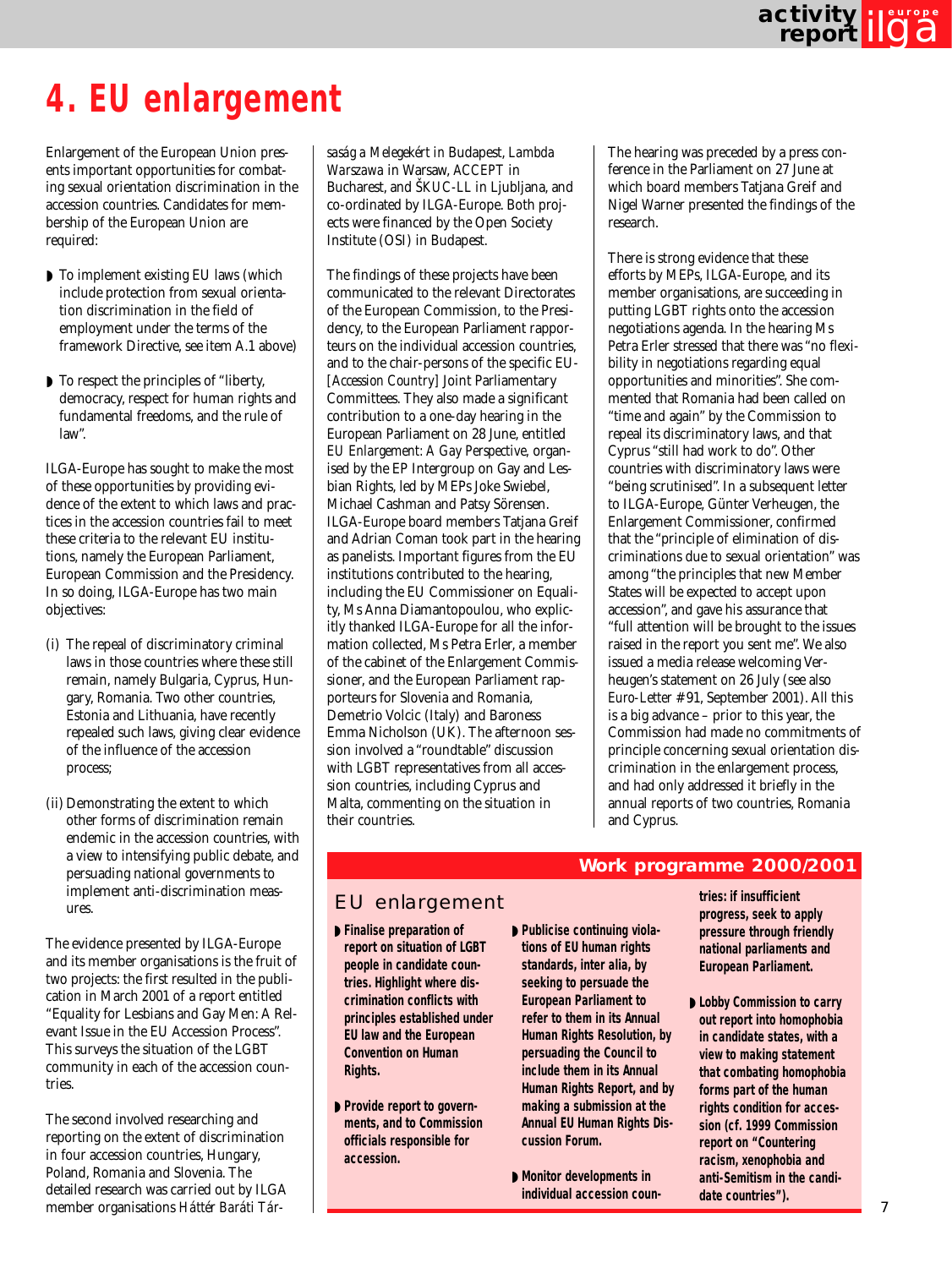The European Parliament's annual debate on the accession negotiations took place on 5 September 2001. The resolutions tabled the preceding week in respect of Bulgaria, Hungary and Romania had all called for the elimination of "provisions in the penal code that discriminate against homosexual men and lesbian women". But that for Cyprus ignored the subject, despite the fact that equivalent wording had been proposed during the drafting of the resolution. The ELDR group and the group of Green parties tabled amendments to include such wording in the Cyprus resolution. We supported these by a fax campaign directed to approximately 125 MEPs just before the final debate and vote of the resolutions. The amendments were opposed by the European People's Party, but carried by 292 to 242. With its support for the resolutions in respect of the other three countries, this meant that the European Parliament had urged the abolition of discriminatory laws in all four countries. We issued a media release on the very same day once more emphasising the consistent position of the Commission (see also *Euro-Letter* # 91, September 2001).

The day before the Parliament had been addressed by Commissioner Günter Verheugen, who again emphasised the Commission's opposition to sexual orientation discrimination: "I want to make it crystal clear that the Commission will continue to press in the enlargement negotiations for full observance of human rights and the rights of minorities. This includes a ban on any discrimination based on age, gender, sexual orientation or religious conviction."

The next landmark in this process will be the publication of the Commission's annual reports on the accession countries in October. It will be particularly interesting to see whether the Commission makes a point of the discriminatory laws in the reports on Bulgaria, Cyprus, Romania and Hungary, and whether it addresses the need for governments to combat sexual orientation discrimination in other areas.

ILGA-Europe and its member organisations are continuing to research and publicise evidence of sexual orientation discrimination in the accession countries. A further project is being launched which will hopefully provide detailed evidence of discrimination in

the Baltic states, Bulgaria, Slovakia, Malta and the Czech Republic. A meeting with activists from these countries took place in Brussels on 27 June to discuss the details.

All the documents mentioned here are available at our web-site.

We have also actively participated in the working group on enlargement of the Platform of European Social NGOs (see item A.8 below). The group was set up in February 2001 and commissioned, as one of its first activities, a qualitative study to assess the role, strength and nature of the civil dialogue, in the accession countries, between social NGOs and public bodies, between the NGOs themselves and with organisations at EU level. We provided contact details of our members in these countries and encouraged them to participate in the questionnaire survey.

The working group is planning an enlargement seminar in Brussels on 26 November 2001, which will involve NGO activists from both within the EU and the accession countries. The enlargement study will be published on this occasion.

# **5. Human rights in member states**

On 5 July 2001, the European Parliament in Strasbourg debated and adopted its annual report and resolution on the respect of fundamental rights in the European Union (A5-0223/2001), drafted by French conservative MEP Thierry Cornillet. As in previous years, we contacted the rapporteur, providing extensive information and requesting the situation of LGBT people be addressed.

In sub-chapters "Discrimination on the basis of sexual orientation" and "Non-marital relationships", the Parliament adopted six recommendations to the member states, including to repeal anti-homosexual legislation and to release all prisoners jailed on

the basis of such provisions. As in previous resolutions of the Parliament, Austria was especially mentioned. The EP also calls upon member states to prohibit sexual orientation discrimination under criminal or civil law, and to not give their consent to the accession of any country that has discriminatory laws against homosexuals, such as Romania. Finally, the Parliament recommends that member states recognise nonmarital relationships between persons of the same sex and assign them equal rights. Mr Cornillet acknowledged ILGA-Europe's contribution in his report.

ILGA-Europe was also represented by Isabelle Cruette and Kurt Krickler at the 2nd

### **Work programme 2000/2001**

### Human rights in member states

◗ **Publicise continuing violations of EU human rights standards, inter alia, by seeking to persuade the European Parliament to**

**refer to them in its Annual Human Rights Resolution, by persuading the Council to include them in its Annual Human Rights Report, and by** **making a submission at the Annual EU Human Rights Discussion Forum.**

European Union Human Rights Forum organised by the Commission and the French EU Presidency in Paris on 13 December. Unlike the 1999 report prepared under the Finnish Presidency, the 2000 report did not specifically address the situation of LGBT people. In the debate we criticised this. We also brought up this issue in the talks with representatives of the French Presidency (14 December 2000 – Isabelle and Kurt), the Swedish one (22 March 2001 – Jackie Lewis and Kurt) and in particular the Belgian one (8 June – again Jackie and Kurt) as the 2001 report for the 3rd Forum to take place in November 2001 will be prepared under the Belgian Presidency. In all these talks we also stressed the fact that there still are human rights problems in some member states with regard to sexual orientation discrimination. This would create a huge credibility problem for the Union when insisting on the respect of human rights in the accession countries.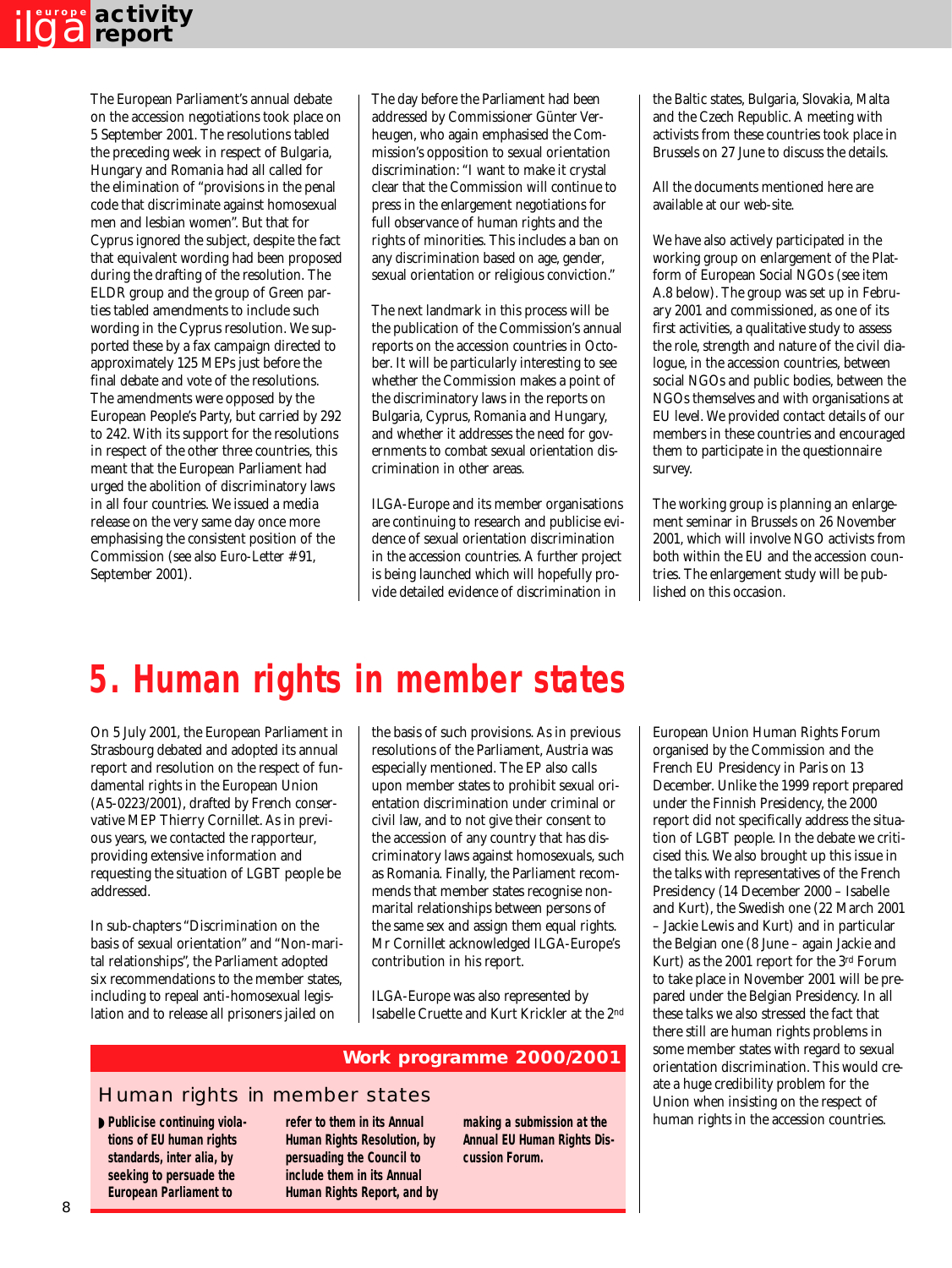



**Patsy Sörensen (MEP/Greens, Belgium), Joke Swiebel (MEP/PSE, Netherlands), Hein Verkerk (Intergroup), Nigel Warner and Tajana Greif (both ILGA-Europe) at the press conference on 27 June 2001**



**LGBT representatives from all accession countries participated in the EP hearing on 28 June.**

# **6. The EU and third country human rights**

On 5 July, the European Parliament also adopted its annual report and resolution on the Union's human rights policy towards third countries (A5-0193/2001), drafted by Finnish Green MEP Matti Wuori. In paragraph 116, under the section on "recommendations on other issues requiring urgent international action", the Parliament, stressing "that homosexuals are still victims of discrimination, prejudice and denial of their basic human rights in countries all over the world, including some Member States and candidate countries such as Romania", "calls upon the eighty countries in the world which still prohibit homosexuality in their domestic law to change this legislation without delay" and "urges those States which impose the death penalty on homosexuals to stop doing so immediately".

ILGA-Europe again had provided the rapporteur with extensive information about the situation of lesbians, gays, bisexuals and transgendered people world wide.

On 6 July, we issued a media release on both EP resolutions expressing satisfaction that the rapporteurs have included some of our information and that also some of our specific proposals had been taken up by various political groupings as a result of our lobbying both before the reports had been debated in the committee and in plenary (see also *Euro-Letter* # 90, July 2001).

We also brought specific human rights violations to the attention of the institutions of the European Union and requested that such cases be taken up in an appropriate way:

### **Work programme 2000/2001**

### The EU and third country human rights

**Explore practicality of a programme of work designed to promote LGBT rights in countries outside the EU ("third countries") by:** 

◗ **Researching and providing information on LGBT human** **rights violations in third countries to Commission for use in bilateral negotiations.**

◗ **Working for inclusion of specific reference to Article 13 discrimination in human rights clauses of bilateral trade and co-operation**

**agreements with third countries.**

◗ **Working on implementing EU human rights and democratisation strategies in third countries in regard to the rights of LGBT people.**

Thus, on 5 April the European Parliament adopted an urgency resolution (B5-0264, 0274, 0282, and 0300/2001) strongly condemning the outburst of homophobia within the ruling party of Namibia.

On 30 June the Belgrade gay pride march was brutally attacked by large crowds of nationalist extremists and football hooligans, and a number of participants were injured. Despite advanced warning the police failed to provide adequate protection, and were slow in responding to the situation. These events followed immediately on the 29 June Brussels Donor Conference, at which the European Union pledged some € 530 million of aid to Yugoslavia conditional upon compliance with generally respected standards of human and minority rights. ILGA-Europe immediately wrote to the EU Commissioner for External Relations, Chris Patten, drawing his attention to the failure of the Yugoslav authorities to respect the conditions of the Brussels Donor Conference. We also issued a media release on 2 July (see *Euro-Letter* # 90, July 2001).

In May police in Cairo arrested 55 gay men in a disco. 52 of these men were charged in a state security court with "obscene behaviour" and "expressing contempt for religion". They had been held in prison since arrest, and there were serious grounds for believing that they had been subjected to torture and degrading treatment. In July, we wrote to both Chris Patten, and to the Belgian Presidency of the European Council, drawing attention to the EU's commitment to linking its Mediterranean Area development programmes to progress in human rights.

ILGA-Europe has also taken up closer contacts with the Brussels offices of *amnesty international* and Human Rights Watch and some MEPs in order to co-operate in the field of fighting human rights violations in third countries.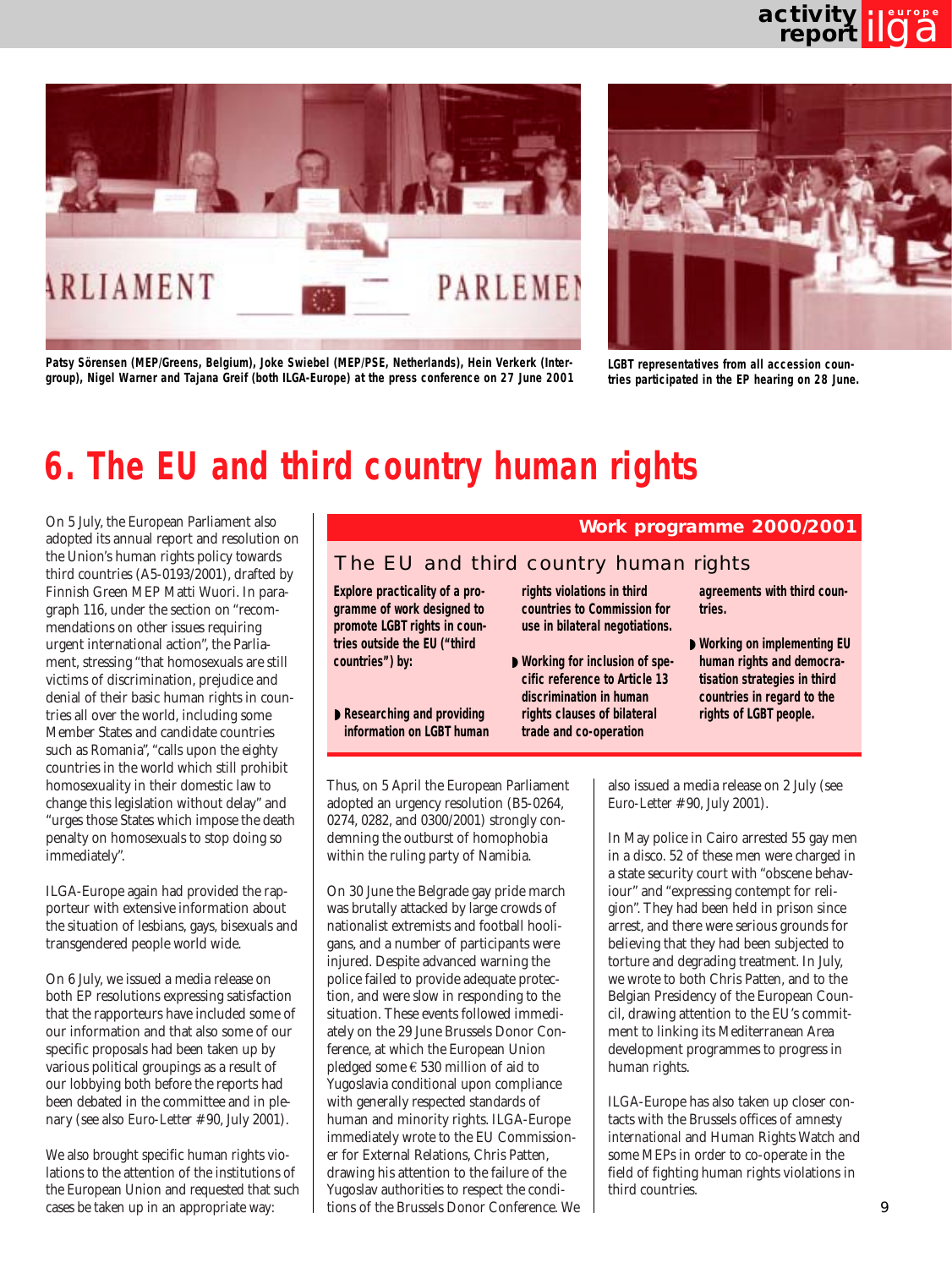# **7. Other EU programmes**

The Nice European Council in December 2000 also endorsed the European Social Agenda 2001-2005 which had been adopted by the Social Affairs Ministers Council on 27-28 November after negotiating conflicting proposals presented by the European Commission and the French Presidency. The full text of the Agenda is annexed (Annex I) to the Conclusions of the Presidency of the European Council.

This new social policy agenda refers again to Article 13 and formulates, under the heading "III. Fighting Poverty and All Forms of Exclusion and Discrimination in order to Promote Social Integration", the following aim:

*f) Ensure effective implementation of Community legislation on combating all types of discrimination on grounds of gender, race or ethnic origin, religion or beliefs, disability, age or sexual orientation. Develop exchanges of experience and of good practice to strengthen these policies.*

### **Projects**

In December 2000, the project *Stepping Stones and Roadblocks,* in which ILGA-Europe was a project partner (cf. Board report 1999/2000, item D3, and *ILGA-Europe Newsletter* # 1, p. 7), was successfully completed. An 8-page report of each of the three seminars and a final project report have been produced in English, French and German. The final report includes a detailed list of proposals and recommendations that have been formulated as a result of the project.

In 2000, ILGA-Europe has joined a new project. It is participating as expert in the SOLIDAR-led project *Non-discriminatory* *access to services provided by the voluntary sector: Promoting best practice.* SOLIDAR is an independent alliance of social welfare, life-long learning, development and humanitarian aid NGOs, the project is concerned with assessing the anti-discrimination practice of four of its members: *Arbeiterwohlfahrt-Bundesverband* (Germany), *Volkshilfe Österreich (*Austria), *Lega Provinciale Cooperative Bolzano* (Italy), and the *Ligue française de l'enseignement et de l'éducation permanente* (France). Together with ENAR, the European Network Against Racism, Eurolink Age, and UNISON, the public sector union from Great Britain, ILGA-Europe provides expert knowledge on the discrimination grounds covered in Article 13 EC. The project receives European Commission funding under the call for proposals VP/2000/013, "preparatory measures aimed at combating and preventing discrimination in accordance with Article 13 of the Treaty".

A first steering group meeting in Brussels in January 2001 developed the concrete proceedings of this project. Each of the SOLIDAR members prepares a seminar for its employees at which the experts will offer workshops and advice for the organisations' aims in anti-discrimination. It was decided that the focus would rest on assessing examples of the publications and flyers through which they present themselves, their policy documents and looking at their employment practices. Since the time frames are short, these areas were chosen to make the input concrete and provide a good starting point into a very crucial area of work and services. ILGA-Europe will focus on sexual orientation discrimination and on transgender issues with the aim to break certainties about what "normal" people are and whether certain information and questions (e. g. on application forms) are accessible or necessary.

### **Work programme 2000/2001**

### Other EU programmes

- ◗ **Seek to ensure that new European Social Agenda programme maximises the opportunities for working for LGBT rights.**
- ◗ **Participate in EU sponsored projects on the exchange of best practice, extent of dis-**

**crimination, and methods used to combat discrimination, in such fields as employment, education, and healthcare.**

◗ **Explore the possibilities offered by the new powers covering 'police and judicial** **co-operation' for combating discrimination in the criminal law, and follow up with action, if appropriate.**

◗ **Inform member organisations of relevant Calls for Proposals.**

ILGA-Europe particularly emphasises that anti-discriminatory employment practices are essential to achieving anti-discrimination in access to services and to providing quality services that meet people's needs.

SOLIDAR will facilitate a guide of best practice as a result of the four seminars, which will be published in several languages. ILGA-Europe's representatives in this project are Jackie Lewis and Nico J. Beger. Jackie attended the first project seminar organised by *Legacoop-Bund* in Bolzano on 7 May, Nico the following ones organised by *Volkshilfe* in Vienna on 25 June and by *Arbeiterwohlfahrt* in Bonn on 12 September respectively.

### **Networking**

ILGA-Europe was also represented in two transnational conferences organised by various associations as part of activities funded as preparatory measures aimed at combating and preventing discrimination in accordance with Article 13 of the Treaty, such as in Bad Honnef in November 2000, in Duisburg in September 2001, and in Vienna in October 2001 (for details see calendar on p. 19).

In November 2000, we attended the presentation in the European Parliament of the project *Combating Violence against Lesbians,* funded by the Commission under its DAPHNE programme.

In December 2000, we disseminated information about the European Commission's ACCESS programme, encouraging organisations in candidate countries in Central and Eastern Europe to submit funding applications under this programme.

In February 2001, ILGA-Europe disseminated information about the call for proposals under the European Initiative for Democracy and Human Rights (EIDHR), see also *Euro-Letter* # 86.

On 9-10 March Nigel Warner participated in the inaugural conference of the Centre for Research and Comparative Legal Studies on Sexual Orientation and Gender Identity (CERSGOSIG) in Turin where the EUfunded project of a new web archive on the legal situation of LGBT people in the EU member states was launched. He gave a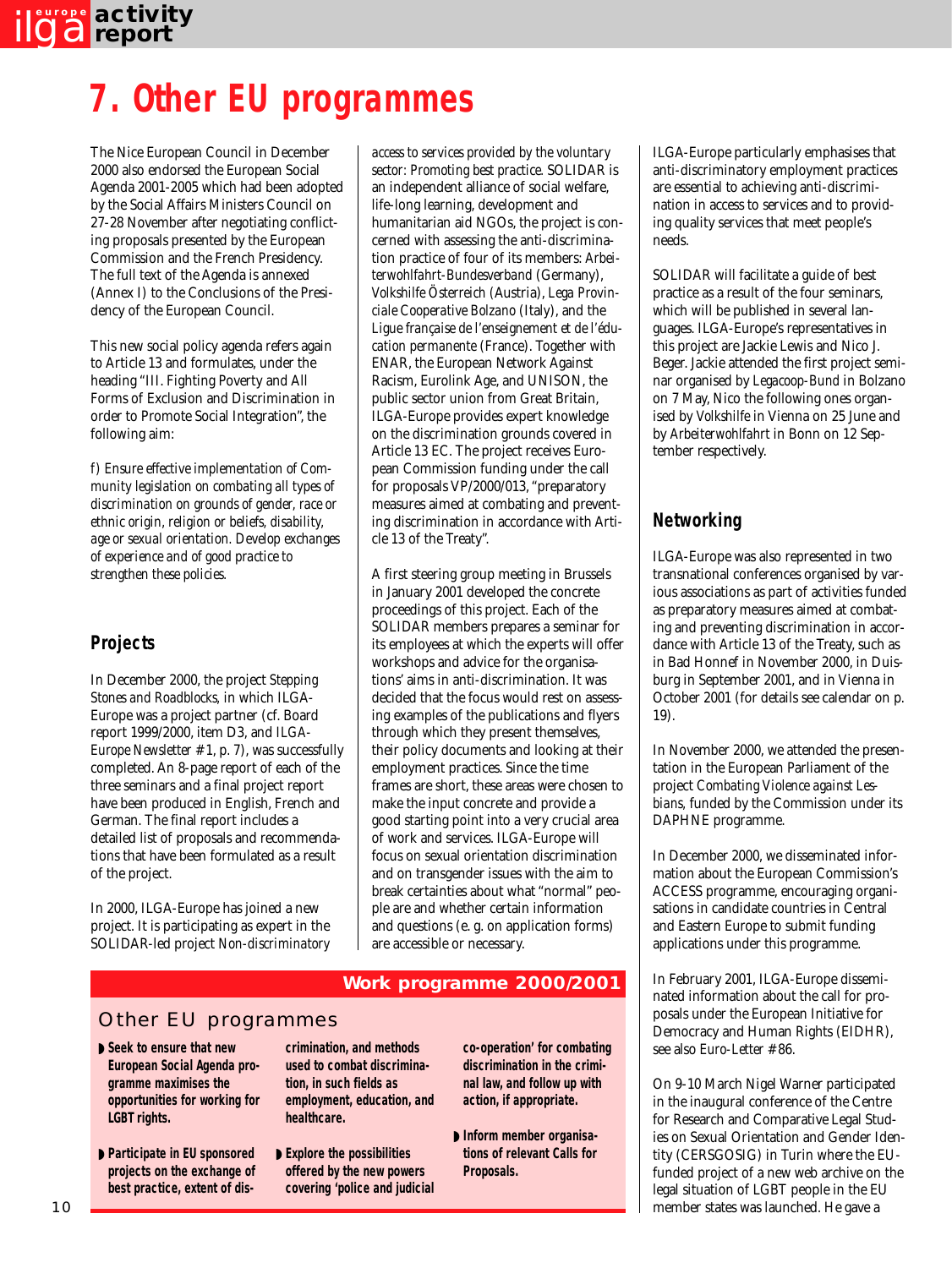

presentation of ILGA-Europe's work towards the EU and the Council of Europe.

In April ILGA-Europe disseminated information to organisations in the member

states about the Commission's approval of national plans and funds allocated to the individual member states under the new EQUAL Community initiative programme (CIP) for the period 2000-2006, whose aim is to experiment in new ways to fight against discriminations and inequalities in the field of employment.

# **8. Civil and social dialogues**

ILGA-Europe continued to be an active member of the Platform of European Social NGOs. It became a founding member when the Platform decided to establish itself as an association and held its founding assembly in Stockholm on 21 March. ILGA-Europe also participated on a regular basis in the meetings of the Platform's Steering Group and of its working groups on "social policy/anti-discrimination" and "EU enlargement" as well as in other meetings and conferences organised by the Platform (for details see calendar on p. 19). Our involvement in the Platform has continued to be of great importance for our lobbying work at EU level. Via the Platform, ILGA-Europe is also co-operating with ETUC, the European Trade Unions Confederation (see item A.2 above).

### **Work programme 2000/2001**

### Civil and social dialogues

**1. Promote LGBT rights in the civil dialogue by participating in consultations on development of social policy, especially through the**

**Platform of European Social NGOs.**

**2. Encourage employers and unions to promote non-dis-**

The civil dialogue with other NGOs and networks was also pursued in the context of the projects mentioned under item A.7.

In June ILGA-Europe participated for the first time in the EU NGO Human Rights Contact Group, an informal discussion forum organised by *amnesty international*, **crimination on all grounds through the social dialogue mechanism, e. g. through a code of practice on implementing the employment discrimination directives.**

the International Federation of Human Rights, and Human Rights Watch. The group focuses on specific topics and provides a good opportunity for networking with other human rights NGOs.

# **9. Mainstreaming of LGBT issues**

The mainstreaming aspect of our activities is best illustrated by the activities described above. They concern basically the Commission directorates-general dealing with Employment and Social Affairs, Enlargement, Justice and Home Affairs, Staff and Administration, Information Society, Foreign Relations, Education and Culture.

As an example of such mainstreaming we can mention the note prepared by ILGA-Europe (and handed over to the cabinet of Commissioner Vitorino in the above-mentioned meeting on 16 July) with regard to the proposal for a Council framework decision on combating the sexual exploitation

### **Work programme 2000/2001**

### Mainstreaming of LGBT issues

◗ **Monitor developments at the Commission and engage in dialogue with the Commis-**

**sion to ensure that systematic consideration is given by the Commission to ensur-**

**ing equality for LGBT people in all Community policies, at the point of planning, implementing and evaluation.**

of children and child pornography (COM(2000) 854). In this note, ILGA-Europe requests the insertion of a general non-discrimination clause, based on Article 21 of the EU Charter of Fundamental Rights, into the proposal. Such a clause has become a standard in new Commission

proposals but has not been provided for in this proposal.

The demand to mainstream LGBT issues, however, is also part of our lobbying activities towards other EU institutions, such as the European Parliament and the EU Presidency.

# **Other EU activities**

Other activities at EU level not specifically mentioned in the Work Programme 2000/01 include the close monitoring of the decision of the European Court of Justice in the case D. (i. e. Sven Englund) and Sweden v. Council of Ministers. In this context, ILGA-

Europe both criticised the problematic opinion delivered by the Advocate-General on 22 February and the negative judgement of the Court handed down on 31 May. ILGA-Europe issued media releases on 27 February (see also *Euro-Letter* # 87, March) and 7

June respectively *(Euro-Letter* # 89, June; both also available at our web-site).

ILGA-Europe also participated in various other conferences and meetings organised at EU level (for details see calendar on p. 19).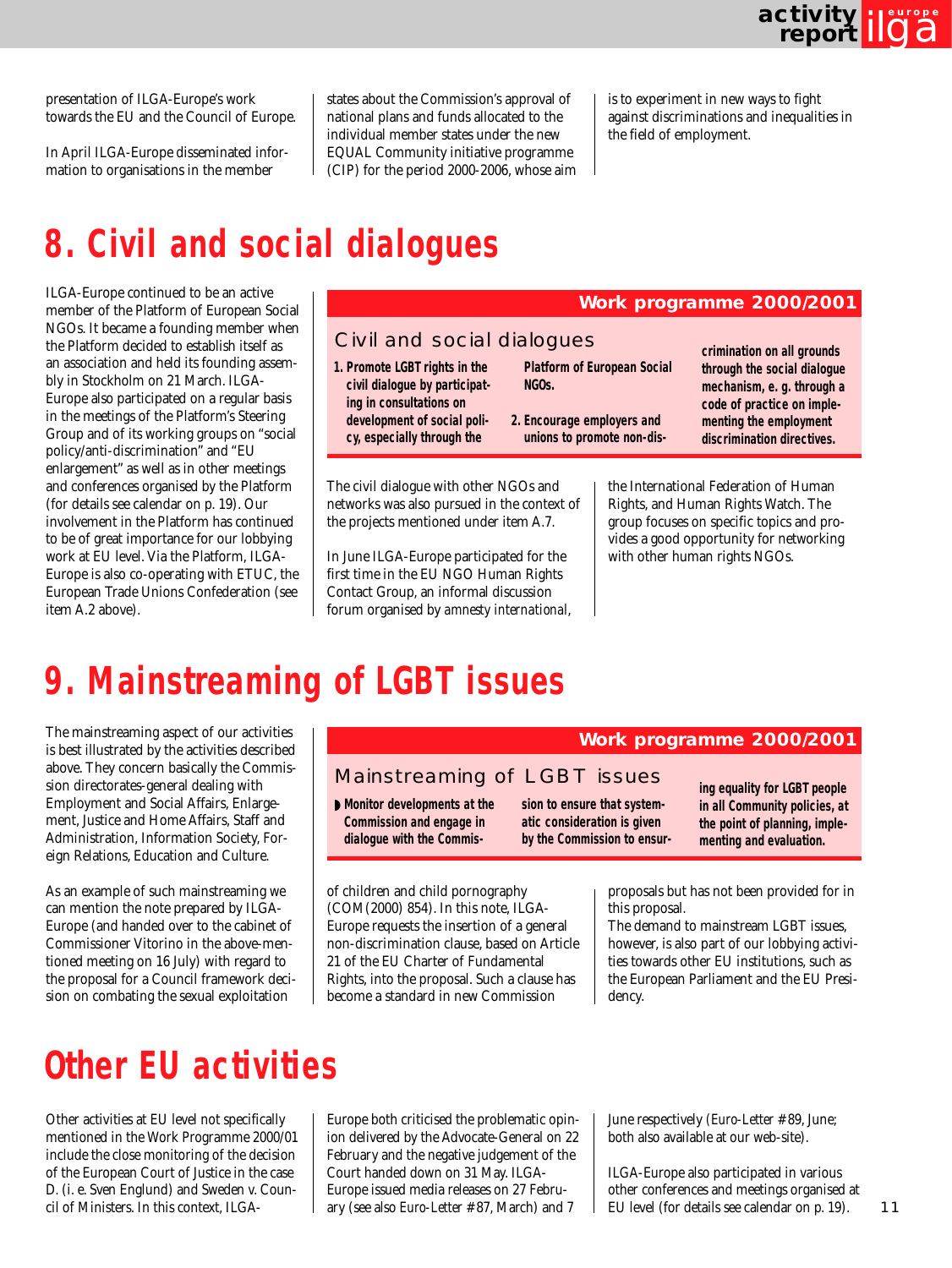# ilga**europe activity report**

# B. COUNCIL OF EUROPE

The past year has seen a much reduced level of activity at the Council of Europe compared with the previous year. This reflects both the more limited opportunities in 2001 for promoting LGBT rights at the Council and the limited resources that could be dedicated to this area of work, given the need to direct intensive efforts towards the significant opportunities presented by the European Union and to establish the office in Brussels.

**Recommendation on the situation of lesbians and gays in Council of Europe member states (Recommendation 1474 (2000))**

At the time of writing last year's Board Report, this Recommendation had been debated by the Assembly in June 2000, and a vote was imminent at the September session, where it was supported by an overwhelming majority – some 77 %. We welcomed this success in a media release on 26 September (see *Euro-Lette*r # 83, October 2000).

The Recommendation calls for anti-discrimination legislation, the repeal of discriminatory sexual offences and age of consent laws, and the introduction of registered partnership, across Europe. It also repeats the Assembly's call for sexual orientation to be added to the grounds for discrimination prohibited by the European Convention on Human Rights.

Put forward by Hungarian Socialist Member of Parliament Csaba Tabajdi, it was the most important statement of support for lesbian, gay and bisexual rights by the Assembly since a historic declaration in 1981. It included a forthright preamble which attacked homophobia by certain politicians and religious leaders:

"Nowadays, homosexuals are still all too often subjected to discrimination or violence at school or in the street. They are perceived as a threat to the rest of society, as though there were a danger of homosexuality spreading once it became recognised. … This form of homophobia is sometimes propagated by certain politicians and religious leaders, who use it to justify the continued existence of discriminatory laws

### **Work programme 2000/2001**

### Council of Europe

### **1. The European Convention on Human Rights**

**Promote the most effective use of the European Convention in support of LGBT rights** *inter alia* **by:** 

- ◗ **Encouraging and supporting individuals and organisations to take suitable test cases.**
- ◗ **Establishing an international network of experts on the Convention and LGBT issues to give advice to lawyers and individuals taking cases, and to help with the above tasks.**

### **2. The Parliamentary Assembly**

◗ **Work with the rapporteurs of the relevant Assembly Committees to ensure they are fully briefed on the position of LGBT people in Bosnia-Herzegovina; seek to have**

**the abolition of the discriminatory laws made a pre-condition of membership.**

◗ **Work with the rapporteurs of the Monitoring Committee to ensure that Armenia complies with its obligation to repeal its law that criminalises same-sex acts between men and releases any people still imprisoned under this law.**

### **3. The Committee of Ministers**

◗ **Organise campaign by member organisations to persuade the Committee of Ministers to take action on the Recommendations of the Parliamentary Assembly on the Asylum/Migration and Discrimination issues (assuming the latter are voted through in the September session of the Assembly).**

◗ **Follow the development of policy and activities by Intergovernmental Committees in all areas relevant to LGBT people and seek to ensure that they take account of LGBT rights.** 

### **4. Transgender issues**

- ◗ **Consider what action can be taken by ILGA-Europe at the Council of Europe on transgender issues.**
- **5. General issues**
	- ◗ **Review the powers and role of the new Council of Europe "Commissioner on Human Rights", and explore scope for promoting LGBT rights through this position.**
	- ◗ **Review the European Social Charter, and explore scope for promoting LGBT rights through this document.**

and, above all, aggressive or contemptuous attitudes."

While the Recommendation constitutes a most important declaration of European opinion, in procedural terms it is actually a Recommendation to the Committee of Ministers of the Council of Europe to take action. ILGA-Europe therefore submitted a report to the Committee of Ministers supporting the recommendations. This was entitled "The Equal Dignity and Intrinsic Equality of Human Beings" (available at our web-site), and provided the Committee with detailed evidence of discrimination against lesbian, gay and bisexual people across Europe. A number of ILGA-Europe member organisations lobbied their government in support of the recommendations.

On 19 September 2001, the Committee of Ministers adopted, at the 765<sup>th</sup> meeting of the Ministers' Deputies, a formal reply to the Assembly's recommendations. This reply is a historic move of the Committee since it "stresses the importance of covering all forms of discrimination within the framework of the Council of Europe's activities and underlines in this respect the relevance of the new Protocol No. 12 to the European Convention on Human Rights (general prohibition of discrimination). Clearly a broad range of legal instruments and activities have the potential to contribute to progress in combating discrimination against lesbians and gays."

The Committee of Ministers also "agrees with the Parliamentary Assembly that, regrettably, discrimination and violence against homosexuals still occur. Differentiated treatment of homosexuals under the law and in practice still exists in member states as do contemptuous or intolerant attitudes towards them."

With regard to the proposal concerning the Council of Europe Commissioner for Human Rights, the Commissioner, when consulted, considered that the problem of discrimination on grounds of sexual orientation was already fully covered by his mandate and sufficiently important to be an integral part of the work of his office as a whole rather than being reserved for a specific appointment.

The European Commission against racism and intolerance (ECRI), a body of the Council of Europe, was also requested to give its opinion on the specific recommendations of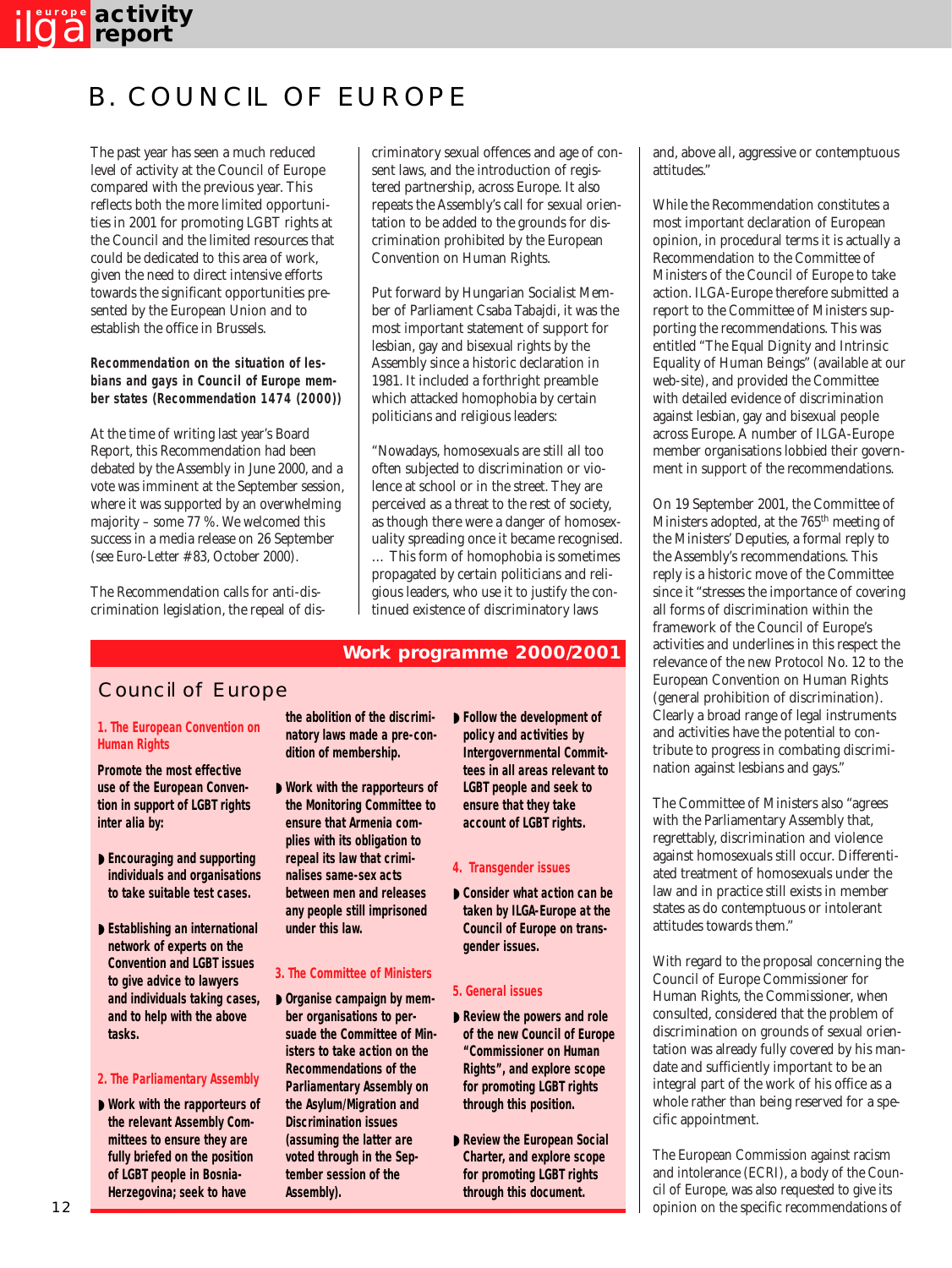the Assembly concerning ECRI. It replied that ECRI would welcome a wide debate within the Council of Europe as to how the Organisation as a whole might best address the various areas of discrimination.

**Situation of gays and lesbians and their partners in respect of asylum and immigration in the member states of the Council of Europe – Recommendation 1470 (2000)**

As noted in last year's report, this Recommendation was supported by the Parliamentary Assembly in June 2000. ILGA-Europe's submission to the Committee of Ministers, "The Equal Dignity and Intrinsic Equality of Human Beings", referred to above, also provided detailed evidence in support of this Recommendation. In March 2001 the Committee of Ministers replied to the Assembly that it had referred various of the issues raised to its specialist committees, and had brought the Assembly's Recommendation to the attention of the member Governments (a step which has no particular significance, since it is taken in respect of all Parliamentary Assembly Recommendations, whether or not supported by the Committee of Ministers). In theory there is still the possibility that the Committee of Ministers will take up the key issues raised by the Assembly (recognition for asylum purposes, and recognition of same-sex couples for immigration purposes) in a Recommendation to the Member States. However, in practice, this is unlikely to happen: on contentious issues such as this unanimity, or near-unanimity would be required for such a Recommendation. But only a few of the 43 Member States yet have positive positions on these issues.

### **Applicants for membership of the Council of Europe**

Applicants for membership of the Council of Europe are required to demonstrate to the satisfaction of the Parliamentary Assembly that their observance of human rights is at least consistent with the minimum standards set by the Council of Europe, or are required to give binding undertakings that they will meet these standards within a short period of accession.

Armenia gained membership of the Council of Europe in 2001, having given undertakings that it would repeal its ban on same-sex relations between men. So far this has not happened. We will follow developments closely and make representations to the Council of Europe if Armenia does not comply with its undertakings shortly.

Bosnia-Herzegovina is in the process of gaining membership of the Council of Europe. We are pleased to note that, in its new criminal code, introduced with effect from October 2000, its ban on same-sex relationships was repealed, and no distinction is made between heterosexual and homosexual conduct. Moreover, sexual orientation discrimination is even prohibited now in the Republika Srpska.

### **Cases at the European Court of Human Rights**

Several cases of great importance for lesbian, gay and bisexual rights in Europe are now pending before the Court. ILGA-Europe is providing support to the following:

### *Fretté v. France*

This case challenges the refusal of the French authorities to allow a gay man to be considered as a prospective adopter. On 27 June 2001 the Court declared the case admissible. The hearing is to take place on 2 October 2001. Mr Fretté will be represented by Dr Robert Wintemute, of the Law School, King's College, London. Dr Wintemute, and ILGA-Europe, had earlier provided support and advice to Mr Fretté.

### *Karner v. Austria*

This case involves the eviction from his flat of a gay man, following the death of his partner, in whose name the lease of the flat was held. The Austrian Supreme Court had held that the legislation which preserved a right to tenancy to unmarried partners in the event of the death of one of the partners should be interpreted as only applying to heterosexual couples. A decision on the admissibility of this case is expected soon. If admissible, ILGA-Europe will try to provide support to this case.

### **Celebration of the 50th anniversary of the Convention**

ILGA-Europe was represented at the ceremony to commemorate the 50th anniversary of the European Convention on Human Rights in Rome, 4 November 2000 by Robert Wintemute (for a full report see *Euro-Letter* # 85, January 2001).

# C. ORGANIZATION FOR SECURITY AND CO-OPERATION IN EUROPE (OSCE)

On 23 October 2000, Kurt Krickler participated in the OSCE Implementation Meeting on Human Dimension Issues in Warsaw and addressed the conference on agenda item "tolerance and non-discrimination". His oral statement was also published in *Euro-Letter* # 84 (November 2000) and is available on our web-site.

ILGA-Europe also distributed a dossier on human rights violations in Austria.

On 19 June 2001 he represented ILGA-Europe in the OSCE Supplementary

Human Dimension meeting on "Promoting Tolerance and Non-discrimination" in Vienna and intervened in the workshop

discussion addressing the issue of sexual orientation discrimination.

### **Work programme 2000/2001**

### Organization for Security and Co-operation in Europe (OSCE)

◗ **Prepare submissions for and participate in relevant meetings of the Office for Democratic Institutions and**

**Human Rights (ODIHR), especially in the implementation meetings of the Human Dimension.**

- ◗ **Prepare submissions for and participate in the OSCE review conferences.**
- ◗ **Establish contacts with the Parliamentary Assembly of the OSCE.**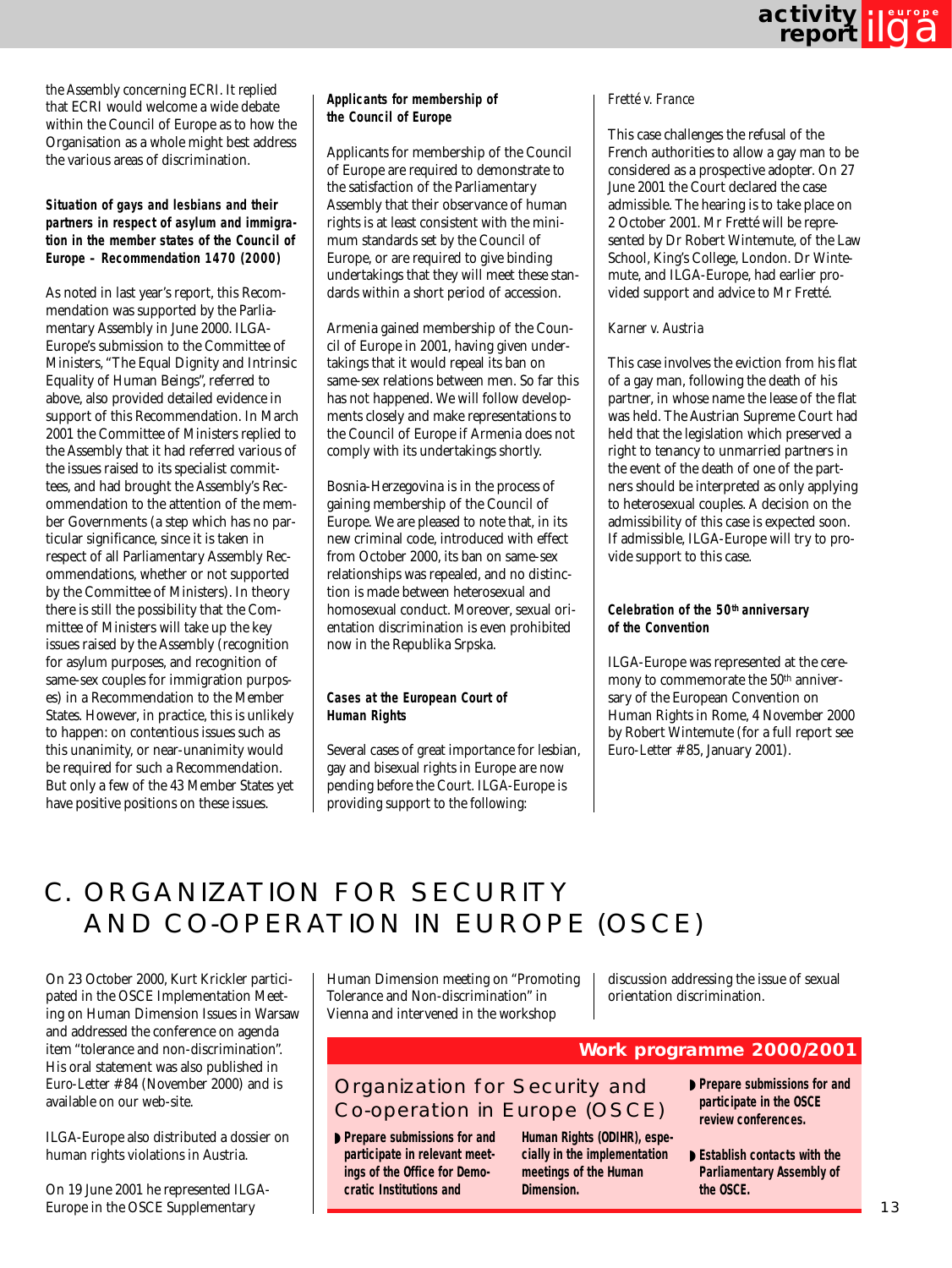# D. PROGRAMME OF ACTIVITIES IN SUPPORT OF LGBT HUMAN RIGHTS ORGANISATIONS IN CENTRAL, EASTERN AND SOUTHERN EUROPE

Most of the activities associated with this item were carried out in the context of EU enlargement (see above under A.4). At this point, we only would like to highlight again our report "Equality for Lesbians and Gay Men: A Relevant Issue in the Accession Process".

In December 2000, ILGA-Europe disseminated information about the ACCESS programme of the European Commission, encouraging organisations in candidate countries to submit funding applications under this programme (see also *Euro-Letter* # 85, January 2001).

### **Work programme 2000/2001**

### Programme of activities in support of LGBT human rights organisations in Central, Eastern and Southern Europe

- ◗ **Encourage co-operation and mutual support between member organisations within Central and Eastern Europe and between organisations in this area, and in Western Europe.**
- ◗ **Find means of providing support and technical advice to those wishing to establish LGBT human rights organisations in Central, Eastern and Southern Europe, in such areas as lobbying skills, funding, organisational development, combating discrimination and mobilising**

**international pressure in respect of particular human rights violations.**

- ◗ **Consider developing proposals for joint projects in the LGBT field under the Phare/ Tacis/Access programmes.**
- ◗ **Find ways to increase number of member organisations in Central, Eastern and Southern Europe and to facilitate their participation in the work of ILGA-Europe, including subsidising their participation in ILGA-Europe events, particularly the**

**Annual Conference.**

- ◗ **Encourage the member organisations within Central and Eastern Europe to:**
	- **stimulate gender parity and to provide equal representation of lesbian women within mixed organisations;**
- **provide equal representation of lesbian women at all decision-making processes within mixed organisations;**
- **ensure safe environment for lesbian women within mixed organisations.**

We has also secured funding for the Rotterdam Annual Conference's scholarship programme both from the Dutch funding organisation *HIVOS* and the German *Heinrich Böll Foundation* to cover travel and/or other costs of participants from Central, Eastern and Southern Europe.

Board members Tatjana Greif (Slovenia) and Adrian Coman (Romania) have been networking with groups and activists, in particular in the countries of former Yugoslavia and in Moldova and Bulgaria. Tatiana participated in a meeting of lesbian activists from the countries of ex-Yugoslavia in Rovinj, Croatia, in September. At the meeting the document "Equal Citizenship" was adopted, setting the strategy for mutual co-operation of lesbian NGOs in the states and regions of former Yugoslavia, networking and lobbying for political and social change. The next meeting is going to take place in July 2002 in Ljubljana, Slovenia. Some of the participating lesbian NGOs already applied for membership in ILGA.

The Lithuanian Gay League, *Lietuvos ge˙ju¸ lyga,* translated ILGA-Europe's 1999 guide *After Amsterdam: Sexual Orientation and the European Union* into Lithuanian and presented this publication at a seminar in Vilnius in September 2001.

# E. ACTIONS TO COUNTER HUMAN RIGHTS ABUSES AGAINST LGBT AND HIV+ PEOPLE IN EUROPE

In February 2001, ILGA-Europe signed up to an international appeal in support of the

South African government which, on 5 March 2001, was taken to court by over

### **Work programme 2000/2001**

### Actions to counter human rights abuses against LGBT and HIV+ people in Europe

◗ **Monitor human rights abuses** ◗ **Mobilise international supbased on sexual orientation, gender identity and HIV status in Europe.**

**port for the victims by organising support campaigns by ILGA-Europe's members, and by other international NGOs**

**such as Amnesty International, Human Rights Watch, and the International Gay and Lesbian Human Rights Commission.**

forty of the world's largest pharmaceutical companies. They wanted to fight a law that was passed by the South African Parliament and allows life-saving medicines to be imported from countries where they are cheaper. The companies claimed that the law infringes intellectual property rights. The powerful international campaign turned out to be successful as the companies withdrew their action and agreed to a settlement with the SA government out of court.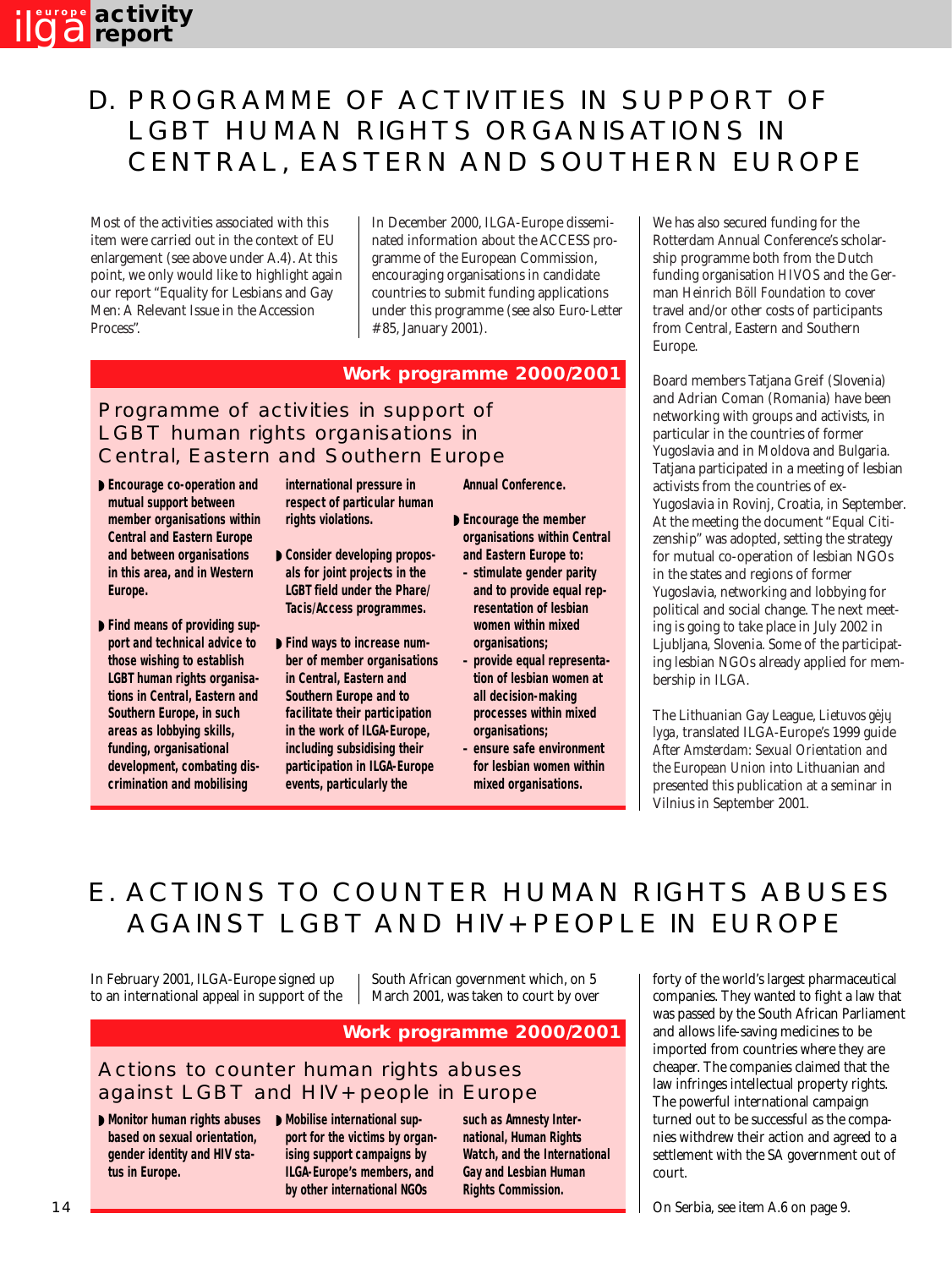# F. HIV/AIDS PREVENTION

On 8 November 2000, Kurt Krickler met with Thierry Martin in Brussels, who is working for the Belgian AIDS service organisation *Ex Aequo* which was a partner in the EU-funded European GAP (Gay AIDS Prevention) Network. Several ILGA members, such as *Arci Gay,* Italy, *COGAM,* Spain, or *RFSL,* Sweden, were part of this Network. After the completion of the project, the partners were seeking to continue the project and to receive further funding from the Commission. At the same time they planned to merge with another AIDS project, CERIS, that had received funding from the European Commission and also completed its work. ILGA-Europe was

requested to support the application to continue the two projects jointly. We wrote

letters to the responsible Commission services to that effect in January 2001.

### **Work programme 2000/2001**

### HIV/AIDS prevention

◗ **Co-operate closely with the European Gay AIDS Prevention (GAP) Network and support the establishing of its programme, and to encourage ILGA-Europe members to co-operate in AIDS prevention projects with this**

**Network, including when seeking funding from the EU and other institutions.**

◗ **Co-operate with other international NGOs working in AIDS prevention, e. g., the European Council of AIDS**

**Service Organisations (EUROCASO) and the Global Network of People Living with HIV/AIDS (GNP+).**

◗ **Invite ILGA-Europe members who are involved in AIDS prevention networks to be visible as ILGA-Europe members.**

# G. TRANSGENDER ISSUES

We have started to create a workgroup that will deal with transgender issues in the coming year. As trans membership in ILGA is not high, the first task was to liaise with transgender activists and groups in Europe, and we are pleased to note that trans membership has increased. We hope to have the workgroup established during the coming year. We also decided to "earmark" a certain proportion of the scholarship funds for our annual conference to transgender activists to ensure higher representation in Rotterdam. Not all, but most of the position papers submitted by ILGA-Europe to the EU (see item A above) included transgender rights and pointed to the specific issues involved.

The EU is currently dealing with two gender directives – a revision of the 1976 directive on equal treatment of women and men in employment and a new gender directive modelled on the race directive based on Article 13 EC Treaty. The first one is already with the Council of Ministers, whereas the second one is currently being drafted by the Commission.

We will get involved in the lobby process and work within the Platform of European Social NGOs and with the European

Women's Lobby (EWL) in particular to ensure that gender identity is explicitly mentioned in the draft. ILGA-Europe is to commission a contract with Dr Stephen Wittle, an academic in law in Britain, to draft a legal overview and a political posi-

tion paper for ILGA-Europe, which we intend to work with in the following year. We will attempt to establish funding sources for 2002-2003 for the development of trans policies and first concrete Europewide actions.

### **Work programme 2000/2001**

### Transgender issues

- ◗ **Lobby towards the inclusion of gender identity in all European anti-discrimination articles and insist, wherever possible, that discrimination on grounds of gender identity and gender appearance is covered by the existing provisions on gender discrimination.**
- ◗ **Work, together with its member organisations, towards ensuring that national states provide the legal possibilities for transgender people to transition, including re-issuing passports and birth certificates.**

**All laws (rights and duties) accorded to men and women should be applicable to transgender people in their new gender identity (marriage, adoption, parenthood, etc.) The national states should provide public health care for transgender people that aids them in the transition process.**

◗ **Express the belief that the requirement to proof irreversible infertility before being allowed to complete legal transitioning into a new gender is against human rights and work towards the**

**abolishment of these laws on European and national levels.**

- ◗ **Ensure that the revised policy statement properly reflects the mentioned issues.**
- ◗ **Work towards increased transgender membership in ILGA and transgender participation in conferences (where possible scholarships could be granted).**
- ◗ **Consult with transgender organisations and individuals where appropriate in carrying out these tasks.**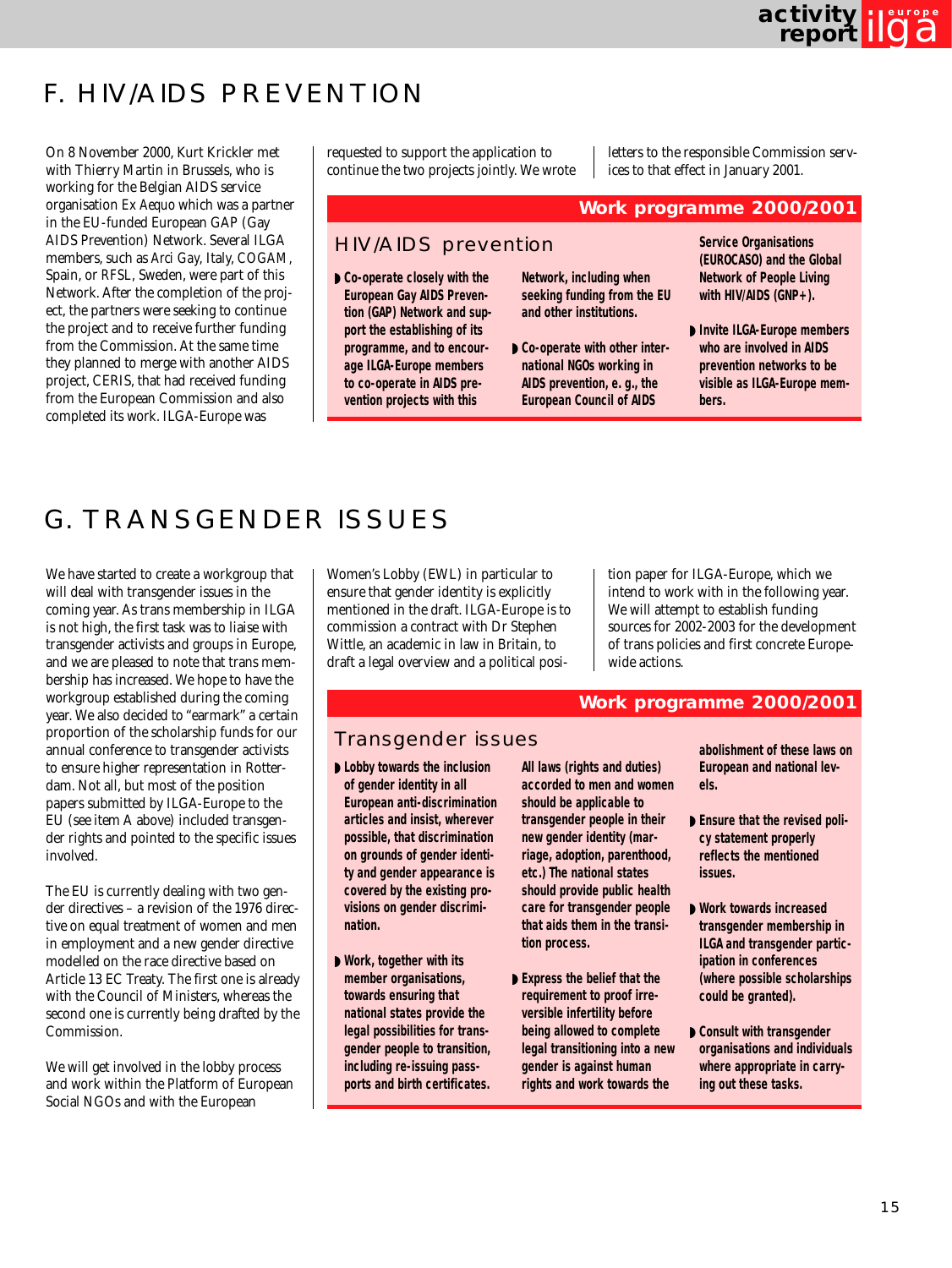# ilga**europe activity report**

# H. DEVELOPMENT OF ILGA-EUROPE

ILGA-Europe's current contract period with the European Commission lasts from 1 December 2000 to 30 November 2001. The Commission intends to start all core funding contracts, under the Community action programme to combat discrimination, with the various European organisations active in fighting discrimination on the various grounds listed in Article 13 EC on 1 May 2002 simultaneously. For this reason, ILGA-Europe's follow-up application to the current core funding contract with

the Commission will cover only the fivemonth period 1 December 2001 to 30 April 2002. We have prepared and submitted this application to the Commission in May 2001.

ILGA-Europe has up-dated its country-bycountry inventory of discriminatory laws and practices as established in its 1998 report *Equality for Lesbians and Gay Men – A Relevant Issue in the Civil and Social Dialogue* by monitoring the developments in

### **Work programme 2000/2001**

### Development of ILGA-Europe

### **1. Core funding**

- ◗ **Develop proposal for core funding under the EU antidiscrimination Action Programme 2001-2006, including co-finance for the element of funding requirement not covered by the EU.**
- **2. Documentation and research**
- ◗ **Develop and maintain a country-by-country inventory of discriminatory laws and**

**practices; monitor developments and keep up-to-date; provide information as appropriate.**

### **3. Visibility and communications**

- ◗ **Produce a leaflet introducing ILGA-Europe, and includ-**
- **ing details of how to join.** ◗ **Re-develop ILGA-Europe web-site to make more**

**accessible and user friendly.**

- ◗ **Develop ILGA-Europe newsletter to publicise ILGA-Europe activities and provide means of networking and sharing information between members.**
- ◗ **Develop database of e-mail addresses for all members.**
- **4. Future development**
- ◗ **Produce a report for discussion in the lead up to and at next year's Conference on the future development of ILGA-Europe.**

all member states. Information on these and many other issues has been provided to many people, media and organisations.

In May 2001 we published a leaflet introducing ILGA-Europe in five languages: English, French, German, Italian, and Spanish. Electronic versions on the website exist also in Dutch and Romanian. Translations in other languages are being prepared.

The work on the make over and development of the ILGA-Europe web-site was initiated. All existing files and documents have been revisited, sorted over and regrouped into new sub-sections. The development of a new design has been commissioned. The work is expected to be finished by November, before the end of the current contract period with the Commission.

The year has seen the first two issues of the *ILGA-Europe Newsletter,* in May and August 2001. It is a 20-page newsletter with a circulation of 2,500 copies. It is sent to around 1,000 addresses by mail and distributed on occasions such as meetings and conferences.

In the context of setting up the database for the recipients and subscribers of the newsletter, the address data of all members were also processed and up-dated.

# I. OTHER ACTIVITIES

### **Pink Triangle Coalition**

ILGA-Europe is a member of the *Pink Triangle Coalition*, an "international coalition for co-ordinating affairs relating to the Nazi persecution of homosexuals". One mandate of the PTC is to ensure representation of the homosexual victims of the Nazis vis-àvis the various new international funds that have been created in recent years. One of them is the International Nazi Persecutee Relief Fund fed with monies from the leftover of the gold the Nazis had looted from the countries they occupied.

In May 2001, the PTC received its so far largest allocation: US \$ 528,000 from the US share of this fund. This amount is being distributed to one international and two projects in Germany (cf. *Euro-Letter* # 89).

Another settlement of relevance for the PTC is the Holocaust Victim Assets Litigation providing for compensation for the Swiss banks' unjust enrichment from the assets the Nazis looted from the victims or derived from slave labour. The settlement is being administered by a US court in New York.

As reported in last year's board report, the PTC had submitted a proposal for a socalled *cy pres* allocation, drafted by Nigel Warner, in February 2000. Since only very few gay and lesbian survivors are still alive, the PTC was asking, on behalf of this victim group, for one per cent of the sum and proposed to set up a foundation which then would distribute the money to support specific activities, such as providing material assistance to gay and lesbian survivors, supporting scholarly research, promoting education and awareness raising, including public monuments, advancing efforts to prevent anti-homosexual persecution throughout the world today.

In June 2001, the PTC learned that its application needed to be amended with additional documentation. Morris Ratner, a specialised attorney consulted by the PTC, also believed that the "special master", appointed by the court in New York to make recommendations about dispersing the money, would look more favourably upon a proposal where the funds would go to an existing organisation. The PTC, therefore, decided to find an existing foundation that would co-operate in this matter and to redraft its proposal accordingly, and to ask the special master for a meeting. The New York-based Astraea Lesbian Action Founda-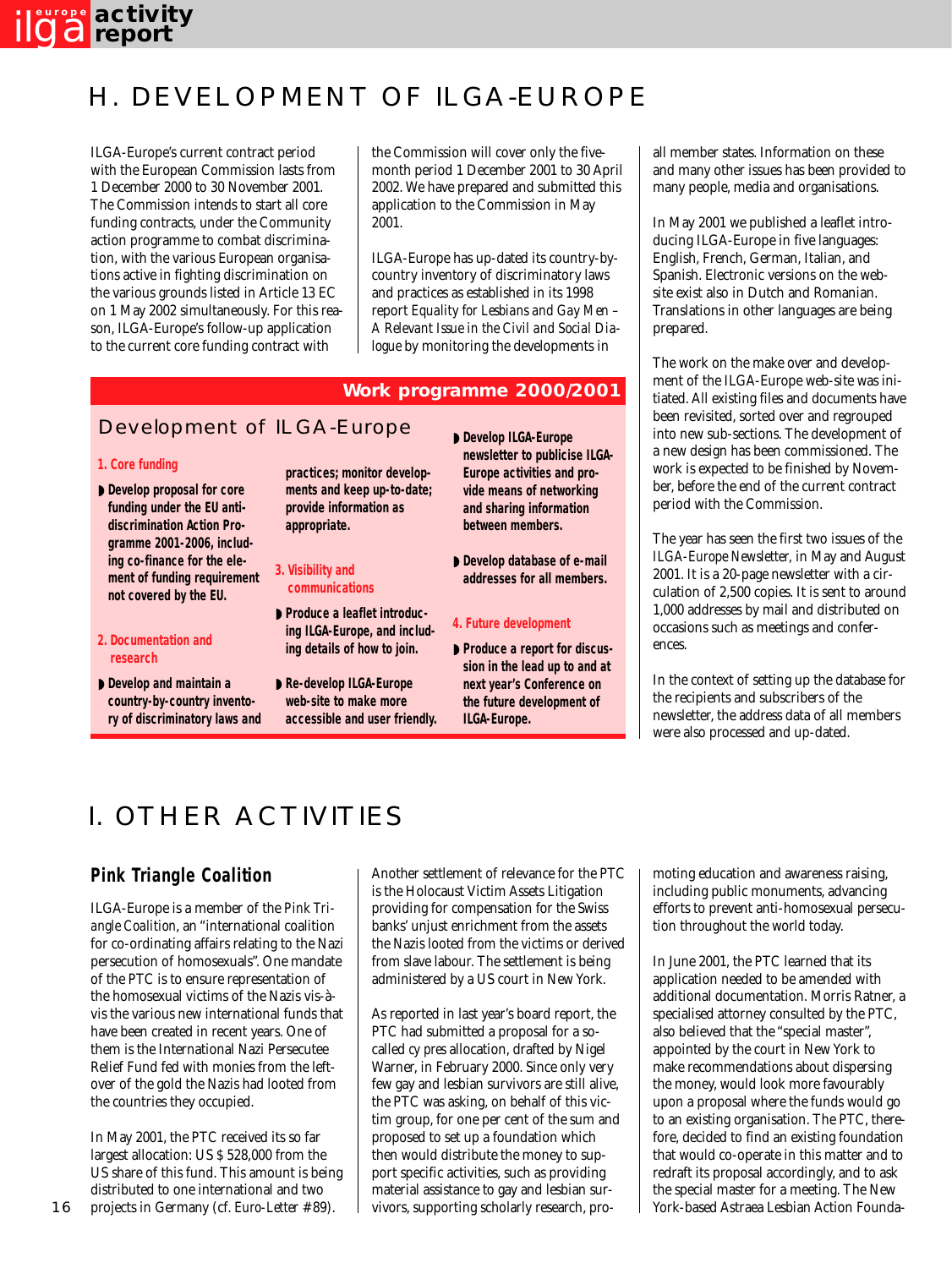

tion agreed to "host" the fund if the PTC was successful with its proposal.

On 9 August 2001 seven PTC representatives, including Kurt Krickler for ILGA-Europe, met with special master Judah Gribetz in his office in New York to present the new proposal and substantiate the reasons for it in a personal conversation.

Due to the workload of Nigel and Kurt, the board decided to appoint Peter Ashman as

ILGA-Europe's new representative in the PTC. Peter has until recently been director of the European Human Rights Foundation. With the new developments it is an additional advantage to have a top expert on foundations in this coalition.

# J. BOARD MEMBERSHIP, MEETINGS AND BOARD OFFICERS

The Executive Board elected by the 2000 Bucharest conference was composed of **Nico J. Beger** *(Lesbenbereich Bündnis 90/Die Grünen,* Germany), **Adrian Relu Coman** *(ACCEPT,* Romania), **Isabelle Cruette** *(David et Jonathan,* France), **Alessio de Giorgi** *(Arcigay Pride!,* Italy), **Tatjana Greif** *(SˇKUC-LL,* Slovenia), **Kurt Krickler** *(Homosexuelle Initiative (HOSI) Wien,* Austria), **Jackie Lewis** *(National Lesbian and Gay Committee of UNISON,* the public sector trade union in the United Kingdom) and **Nigel Warner** *(Stonewall Immigration Group,* United Kingdom).

As reserve members were elected: **Alina Nistor** *(ACCEPT, Romania*), **Anke Hintjens** *(Federatie werkgroepen homoseksualiteit, FWH,* Belgium) and **Juris Lavrikovs** *(HIC,* Latvia).

The Board held six meetings during its period of office:

- ◗ on 8 October 2000, immediately following the end of the Bucharest conference. Board members present: Nico Beger, Adrian Coman, Tatjana Greif, Kurt Krickler and Nigel Warner. Reserve members Alina Nistor and Juris Lavrikovs and ex-officio member Pierre Noël also attended. Were excused: Isabelle Cruette, Alessio de Giorgi, Jackie Lewis and 2nd reserve member Anke Hintjens.
- ◗ on 9 and 10 December 2000 in Brussels. Board members present: Nico, Adrian, Isabelle, Alessio, Tatjana, Kurt, Jackie and Nigel. Apologies were received from Pierre. Jackie and Kurt were elected co-chairs, Nigel was elected treasurer;
- ◗ on 24 and 25 February 2001 in Brussels. Board members present: Nico, Adrian, Isabelle, Kurt, Jackie and Nigel. Apologies: Alessio, Tatjana and Pierre.
- ◗ on 25 and 26 May 2001 in Brussels. Board members present: Adrian, Isabelle, Tatjana,



**Part of the board: Tatjana Greif (SLO), Nico Beger (D), Jackie Lewis (GB), Kurt Krickler (A), Isabelle Cruette (F), Pierre Noël (B); "missing" members: Adrian Coman (RO), Alessio de Giorgi (I), Nigel Warner (GB)**

Kurt, Jackie, Pierre (part of 26) and Nigel. Apologies: Nico, Alessio;

- ◗ on 16 July 2001 in Brussels. Board members present: Nico, Adrian, Kurt, Pierre, Jackie and Nigel (half the meeting). Apologies: Isabelle, Alessio and Tatjana;
- ◗ on 22 and 23 September in Brussels. Board members present: Nico, Adrian, Kurt, Jackie, Pierre and Nigel. Apologies: Isabelle, Alessio and Tatjana.

The Board will also meet on 23 October 2001 immediately before the start of the 23rd ILGA European Conference in Rotterdam.

### **Relations with ILGA-World**

Jackie Lewis, European representative on the Executive Board of ILGA, attended the World Conference of ILGA in Oakland, USA, during the last week of August. The second European representative, Pierre Noël, apologised for not being able to participate. ILGA-Europe was also represented at the Conference by Adrian Coman.

At the Oakland Conference regular elections were held for the positions of Secretaries-General, and some regions elected their representatives on the Executive Board (as a reminder: ILGA-Europe elects its representatives on the World Board at its Annual

Conference). Kürşad Kahramanoğlu and Anna-Leah Sarabia ran unopposed and were elected as Secretaries-General. Following the regional elections, three new members came into the Board: Rosanna Flamer Caldera (Sri Lanka) in replacement of Anna-Leah Sarabia as Asian representative, Tom Mubiru (Uganda) for the vacant position of male African representative and Tess Lomax (New Zealand) in replacement of Jennifer Wilson (who did not run). Tess Lomax is the first transgender person known as such on the World Board.

The next World Conference of ILGA will be held in Manila in 2003 under the auspices of CLIC. In Oakland, an amendment to the Constitution, aiming at having a World Conference only every two years, was presented by ACCEPT and UNISON; it was defeated despite strong support from European and African groups.

Around 130 delegates attended the Conference. The Conference was part of a Global Gay Summit, some parts of which were well attended (as the elders conference, for example). It should be noted that a greater number than ever of transgender people and groups took part in the event.

One main result of the World Conference in terms of strategy planning for ILGA was the endorsement of a plan presented by the Executive Board.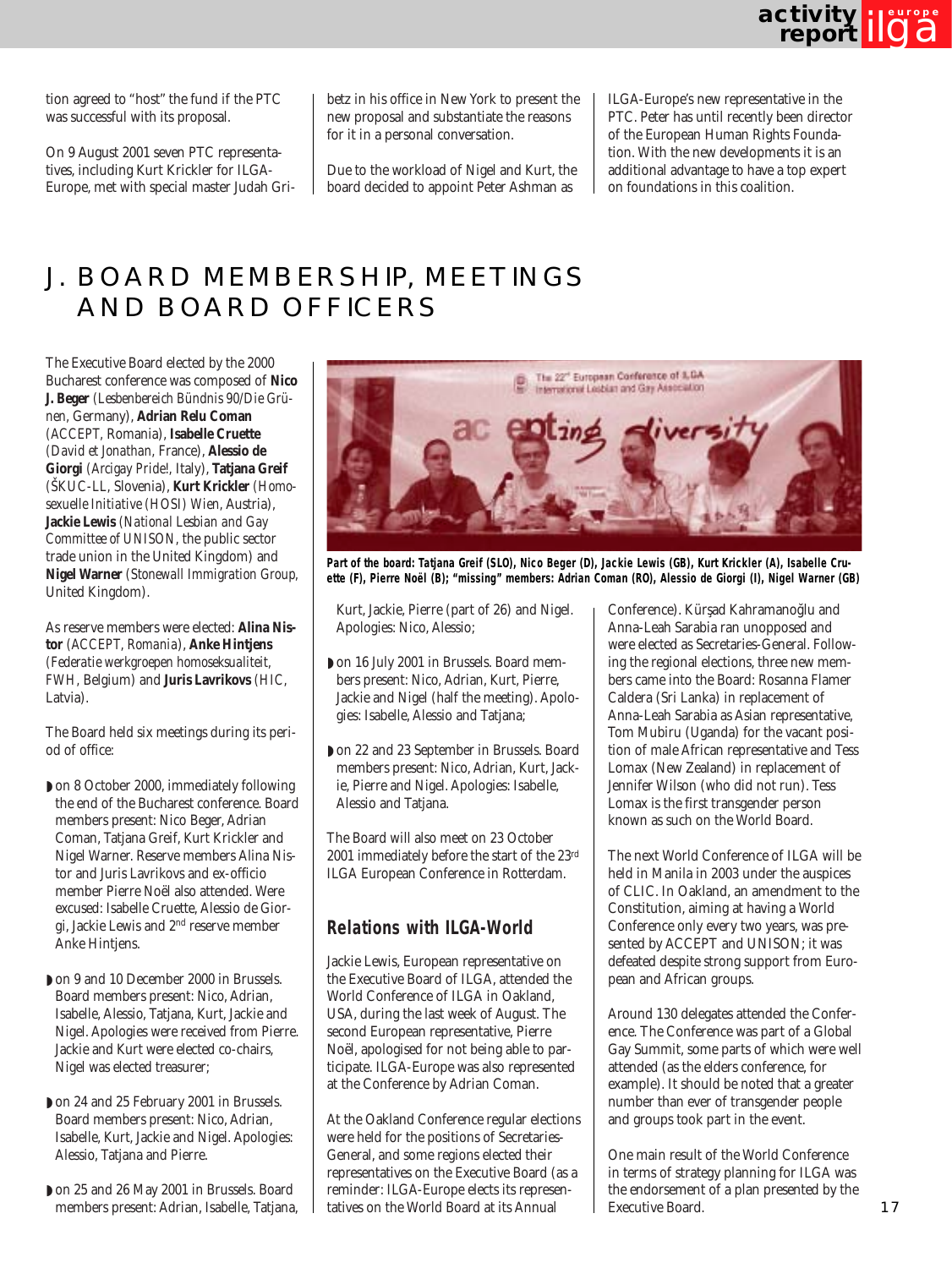# K. FINANCIAL REPORT 2000

In the fiscal year 2000 ILGA-Europe was involved in three partly externally funded projects:

ilga**europe activity report**

- ◗ "Stepping Stones and Roadblocks" in collaboration with UNITED Against Racism and Mobility International – EU funded
- ◗ "Eastern Europe-project" funded by the Open Society Institute (OSI), publication of the report *Equality for Lesbians and Gay Men – A Relevant Issue in the EU Accession Process*
- ◗ Core funding from the EU Commission (beginning 1 December 2000).

UNITED Against Racism dealt with the finances of the project "Stepping Stones and Road Blocks", and as the project was not concluded in 2000, there had not been any economical consequences for ILGA-Europe. The project closed in 2001 and ILGA-Europe's income and expenditure are included in the 2001 accounts.

The Eastern Europe project was not finished at the end of 2000, but in 2001. The account of this project (see box on the right) is part of ILGA-Europe's accounts for 2000 (below) where the following three relevant figures appear:

### **Accounts for the Eastern Europe project**

| <b>Result</b>              | € 320.85  | Reserved for the conclusion of the project 2001 |
|----------------------------|-----------|-------------------------------------------------|
| <b>TOTAL</b>               | 15.173,38 |                                                 |
| Administration             | 1.574,79  | Overhead to ILGA-Europe                         |
| Mailing                    | 3.240,97  |                                                 |
| Printing                   | 3.781,13  |                                                 |
| Legal consultant           | 1.080,32  | Partly in kind                                  |
| Authors                    | 4.146,35  | Partly in kind                                  |
| Accounting                 | 224,97    | In kind                                         |
| Co-ordination              | 1.124,85  | Partly in kind                                  |
| Expenses:                  |           |                                                 |
| <b>TOTAL</b>               | 15.494.23 |                                                 |
| In kind donations 3.776,46 |           | Authors etc. have donated part of their work    |
| ILGA-Europe                | 540,16    | Contribution from ILGA-Europe                   |
| <b>OSI</b>                 | 11.177,61 |                                                 |
| Income:                    |           |                                                 |
|                            |           |                                                 |

- ◗ ILGA-Europe's contribution: expenditure of € 540,16
- ◗ ILGA-Europe's overhead: income of € 1.574,79
- $\blacktriangleright$  The result of  $\in$  320,85 as a liability of ILGA-Europe to be used for finalising the project in 2001.

The core funding from the EU Commission only started on 1 December 2000. 30 % of the grant ( $\in$  64.886,28) was paid out to

ILGA-Europe, and only a small amount of it ( $\in$  1.335,29) was spent in 2000, mostly for participation in the December board meeting.

Expenditures related to the EU core funding must be accounted separately.

The rest of the EU money ( $\in$  63.550,99) can be found in the ILGA-Europe accounts as a liability, as it will be used in 2001 for the EU project.

# **ILGA-Europe's accounts for 2000 (in €)**

| Income:         |                 |       |                          |
|-----------------|-----------------|-------|--------------------------|
| Adm. EE-project | 1.574,79        |       | 15 % See box above       |
| Donations       | 8.206,62 81 %   |       |                          |
| Fees            | 315,06          | 3 %   | Voluntary                |
|                 |                 |       | membership fee           |
| Interest        | 53,28           | $1\%$ |                          |
| TOTAL           | 10.149,76 100 % |       |                          |
|                 |                 |       |                          |
| Expenditure:    |                 |       |                          |
| Mailing         | 1.412,19        | 17%   |                          |
| Bank fees &     |                 |       |                          |
| rate diff       | 357,73          | $4\%$ |                          |
| EE-project      |                 |       | 540,16 6 % See box above |
| Travel          | 4.310.61 51 %   |       |                          |
| Meetings        | 1.212,11        | 14 %  | See expenditure in       |
|                 |                 |       | EU project above         |
| Misc.           | 337,31 4 %      |       |                          |
| Telephone       | 335,84 4 %      |       |                          |
| <b>TOTAL</b>    | 8.505,95 100 %  |       |                          |
|                 |                 |       |                          |
| Result          | € 1.643,80      |       |                          |

| Assets:<br><b>Bank</b><br><b>SUM</b>     | 77.572,72<br>77.572,72           |                                   |
|------------------------------------------|----------------------------------|-----------------------------------|
| Liabilities:<br>EU-project<br>EE-project | 63.550,99<br>320,85<br>63.871.84 | See above<br>See above            |
| Capital:                                 | 13.700.89                        | i.e. ILGA-Europe's<br>own capital |
| <b>SUM</b>                               | € 77.572,72                      |                                   |

Outside these projects ILGA-Europe has had an income of  $\epsilon$  10.150 of which 81 % were donations mainly from individuals.

€ 8.506 have been spent, 65 % of this for travels and meetings.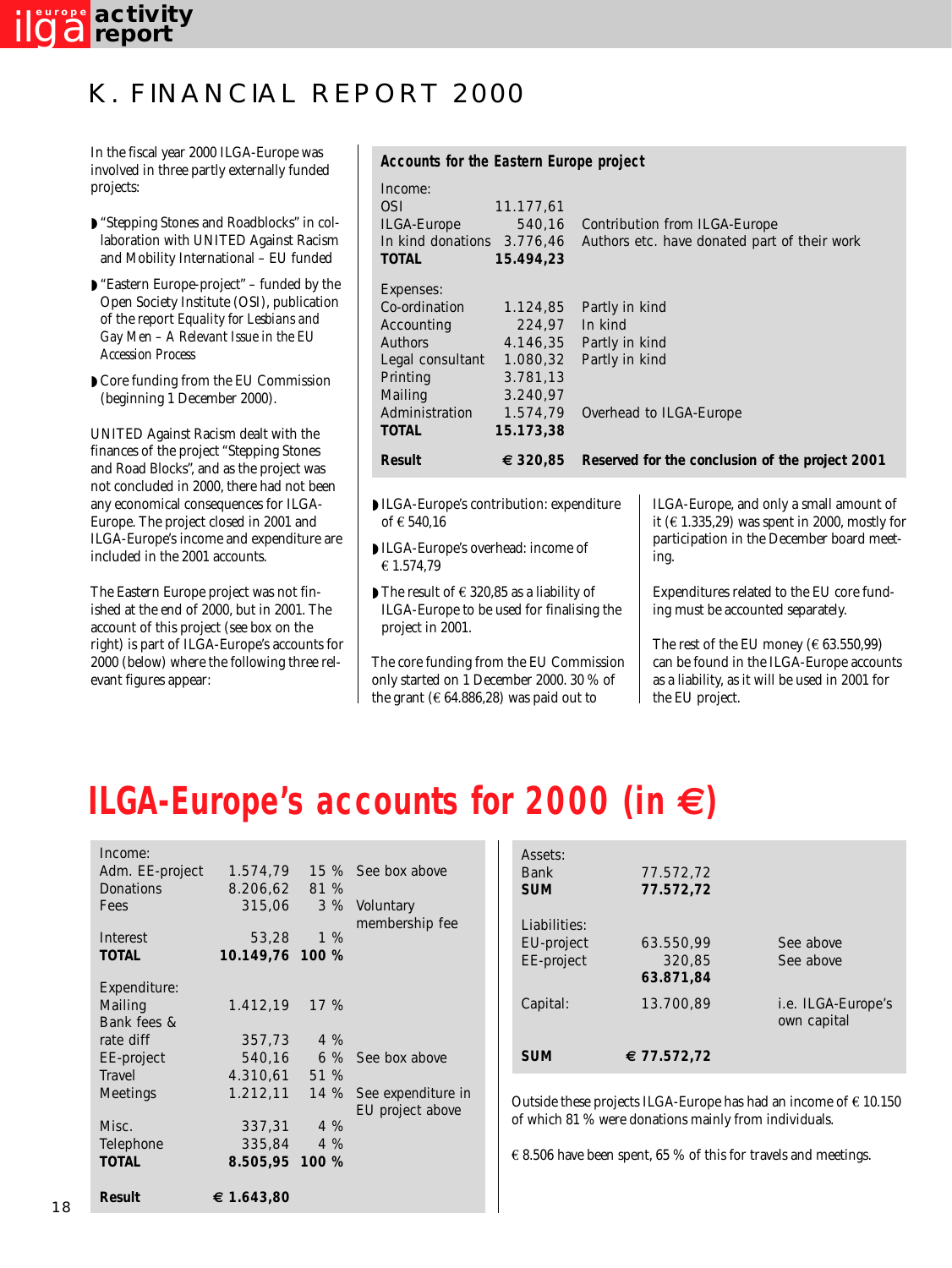**activity ilga** 

# L. CALENDAR OF MEETINGS & TRAVELS 2000/2001

### **October 2000**

- 8: ILGA-Europe Board meeting, **Bucharest**
- 23: OSCE Implementation Meeting on Human Dimension Issues, **Warsaw**
- 24: Reception of the Platform of European Social NGOs in the European Parliament, **Strasbourg**
- 30: ECAS Forum *Giving legal assistance to citizens across borders,* **Paris**

### **November**

- 4: Commemorative Ceremony for the 50th anniversary of the European Convention on Human Rights, **Rome**
- 7: Biannual meeting between the European Commission and the Platform of European Social NGOs, **Brussels**
- 7: Evaluation meeting for the *Stepping Stones and Roadblocks* projects, **Brussels**
- 8: Meeting with MEP Michael Cashman (PSE/UK), **Brussels**
- 9: Presentation of the project *Combating Violence against Lesbians* in the European Parliament, **Brussels**
- 24-26: European conference *Intercultural Exchange – Pioneering Actions against Various Forms of Discrimination,* **Bad Honnef**

### **December**

- 1: Platform Steering Group meeting, **Brussels**
- 6-7:*Meeting of Civil Society for a Europe of Democracy and Solidarity,* **Nice**
- 9-10: ILGA-Europe Board meeting, **Brussels**
- 11-12: Interviews with candidates for staff positions, **Brussels**
- 13: 2nd European Union Human Rights Forum, **Paris**
- 14: Meeting with representatives of the French EU Presidency, **Paris**
- 19: Meeting of the Platform working group "social policy/anti-discrimination", **Brussels**

### **January 2001**

29: SOLIDAR project steering group meeting, **Brussels**

### **February**

- 15: Meeting of the Platform working group "EU Enlargement", **Brussels**
- 21: European Commission Stagiaire Conference *Towards an EU Asylum Policy?,* **Brussels**
- 22-23: Conference *Social and Labour Market Policies: Investing in Quality,* **Brussels**
- 24-25: ILGA-Europe Board meeting, **Brussels**
- 27: Biannual meeting between the European Commission and the Platform of European Social NGOs, **Brussels**

### **March**

- 9: Biannual Meeting between the European Trade Union Confederation (ETUC) and the Platform of European Social NGOs, **Brussels**
- 9-10: Conference of the Centre for Research and Comparative Legal Studies on Sexual Orientation and Gender Identity (CERSGOSIG), **Turin**
- 13: Anti-discrimination meeting of the European Network Against Racism (ENAR), **Brussels**
- 21: European Parliament hearing *The situation of Fundamental Rights in the European Union and the establishment of the European area of freedom, security and justice,* **Brussels**
- 21: Founding General Assembly of the Platform of European Social NGOs, **Stockholm**
- 22: Platform/NGO conference *Forward Europe,* **Stockholm**
- 22: Meeting with a representative of the Swedish EU Presidency, **Stockholm** 26: European Commission
- information meeting on the implementation of the antidiscrimination action programme, **Brussels**

### **April**

27: Platform Steering Group meeting, **Brussels**

### **May**

- 4: Platform working group "EU enlargement" meeting, **Brussels**
- 7: SOLIDAR project seminar, **Bolzano**
- 7: Meeting of the Platform working group "social policy/anti-discrimination", **Brussels**
- 10: Anti-discrimination meeting of the European Network Against Racism (ENAR), **Brussels**
- 26-27: ILGA-Europe Board meeting, **Brussels**

### **June**

- 8: Meeting with representatives of the Belgian EU Presidency, **Brussels**
- 19: OSCE Supplementary Human Dimension meeting "Promoting Tolerance and Non-discrimination", **Vienna**
- 24: Europride Colloquium *Lesbians and Gay Men and the European Union,* **Vienna**
- 25: SOLIDAR seminar, **Vienna**
- 26: EU NGO Human Rights Contact Group meeting, **Brussels**
- 27: Press conference in the European Parliament, **Brussels**
- 27: Official opening of the ILGA-Europe office, **Brussels**
- 28: European Parliament *Hearing EU Enlargement – A Gay Perspective,* **Brussels**
- 29: Meeting of the Platform informal working group on equal opportunities, **Brussels**

### **July**

- 5: Meeting of the Platform working group "EU Enlargement", **Brussels**
- 6: Platform Steering Group meeting, **Brussels**
- 14-15: 1st ILGA-Europe EU national co-ordination network meeting, **Brussels**
- 16: ILGA-Europe Board meeting, **Brussels**
- 16: Meeting with a representative of Commissioner António Vitorino, **Brussels**
- 21-28 Université d'été euroméditerranéenne des homosexualités, **Marseilles**

### **August**

- 6: Round-table on civil society and LGBT NGOs at the Pepsi Sziget Festival, **Budapest**
- 9-10: Meeting of the Pink Triangle Coalition, **New York**
- 28-31: ILGA World Conference, **Oakland**

### **September**

- 1: ILGA World Conference, **Oakland**
- 3-9:Working meeting of lesbian activists from the countries of former Yugoslavia, **Rovinj**
- 12: SOLIDAR project seminar, **Bonn**
- 14: European Women's Lobby seminar on *Strengthening Women's Rights in the Accession Process,* **Brussels**
- 17: Meeting of the Platform working group "social policy/anti-discrimination", **Brussels**
- 22-23: ILGA-Europe Board meeting, **Brussels**
- 25: EU NGO Human Rights Contact Group meeting, **Brussels**
- 28: Anti-discrimination meeting of the European Network Against Racism (ENAR), **Brussels**
- 28: Platform Steering Group meeting, **Brussels**
- 29-30: European conference *Development of quality standards in the recording, handling and mediation of discrimination within networks,* **Duisburg**

### **October**

- 10: International symposium *Labour Market and Discrimination,* **Vienna**
- 11: SOLIDAR project steering group meeting, **Paris**
- 12: SOLIDAR project seminar, **Paris**
- 18-19: European Commission conference on the Community action programme to combat discrimination, **Brussels**
- 23: ILGA-Europe Board meeting, **Rotterdam**